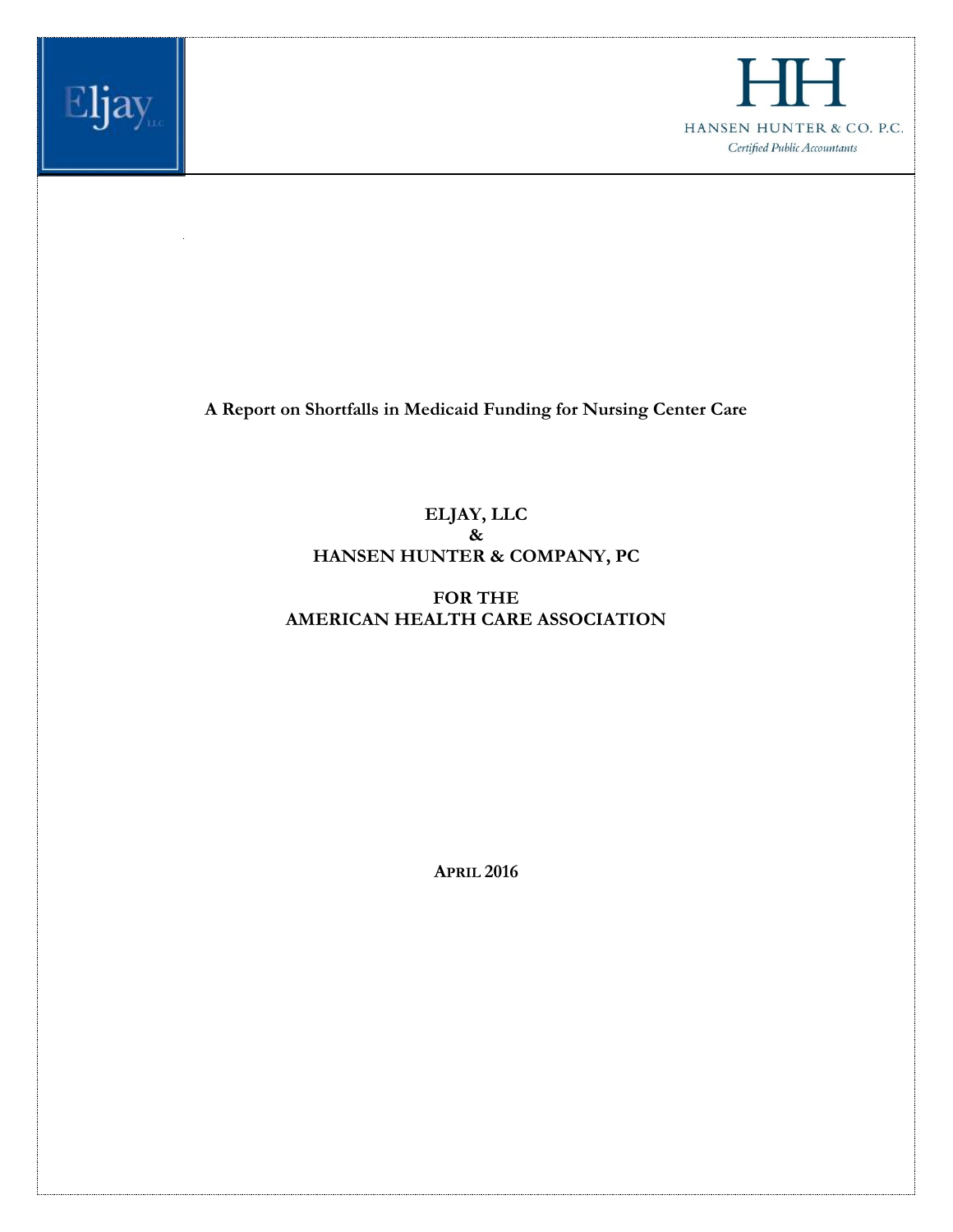|                                                                                                            | HANSEN HUNTER & CO. P.C.<br>Certified Public Accountants |
|------------------------------------------------------------------------------------------------------------|----------------------------------------------------------|
| <b>Table of Contents</b>                                                                                   |                                                          |
| <b>Report Highlights</b>                                                                                   | page 1                                                   |
| Medicaid Shortfalls in 2013 and Projected Shortfalls for 2015-                                             |                                                          |
| <b>Nursing Center Shortfall Study Overview</b>                                                             | page 3                                                   |
| 1. Methodology                                                                                             | page 3                                                   |
| 2. Estimated Medicaid Shortfall: 2013                                                                      | page 4                                                   |
| 3. Projected Medicaid Shortfall: 2015                                                                      | page 4                                                   |
| 4. Medicaid Allowable Costs Compared to Total Costs                                                        | page 5                                                   |
| 5. State-by-State Data Tables                                                                              | page 6                                                   |
| <b>Financing Factors Impacting Nursing Centers</b>                                                         | page 9                                                   |
| 1. The Broader Medicaid Landscape                                                                          | page 9                                                   |
| 2. Financing Factors Impacting Nursing Centers Capacity                                                    | page 9                                                   |
| 3. Provider Taxes as a Funding Source for Rates                                                            | page 10                                                  |
| 4. The Role of Medicare in Subsidizing Medicaid Shortfalls                                                 | page 12                                                  |
| 5. State Budget and Medicaid Programmatic Trends                                                           | page 13                                                  |
| 6. Outlook for Medicaid Financing                                                                          | page 16                                                  |
| Trends in Long Term Services and Supports Impacting Nursing Centers                                        | page 17                                                  |
| 1. Home and Community-Based Services Expansion                                                             | page 17                                                  |
| 2. Managed Care                                                                                            | page 18                                                  |
| Value-Based Purchasing<br>$\beta$ .                                                                        | page 20                                                  |
| Increasing Numbers of Older Adults with Intense Support Needs<br>4.                                        | page 20                                                  |
| <b>Nursing Center Reimbursement Outlook for 2015</b>                                                       | page 22                                                  |
| Appendices                                                                                                 | page 23                                                  |
| 1. Project Approach and Methodology                                                                        | page 24                                                  |
| 2. Calculation of 2013 and Projected 2015 Weighted Average Medicaid<br>Shortfall State-by-State Comparison | page 27                                                  |
| 3. Impact of High Cost Providers on the Medicaid Average Shortfall                                         | page 32                                                  |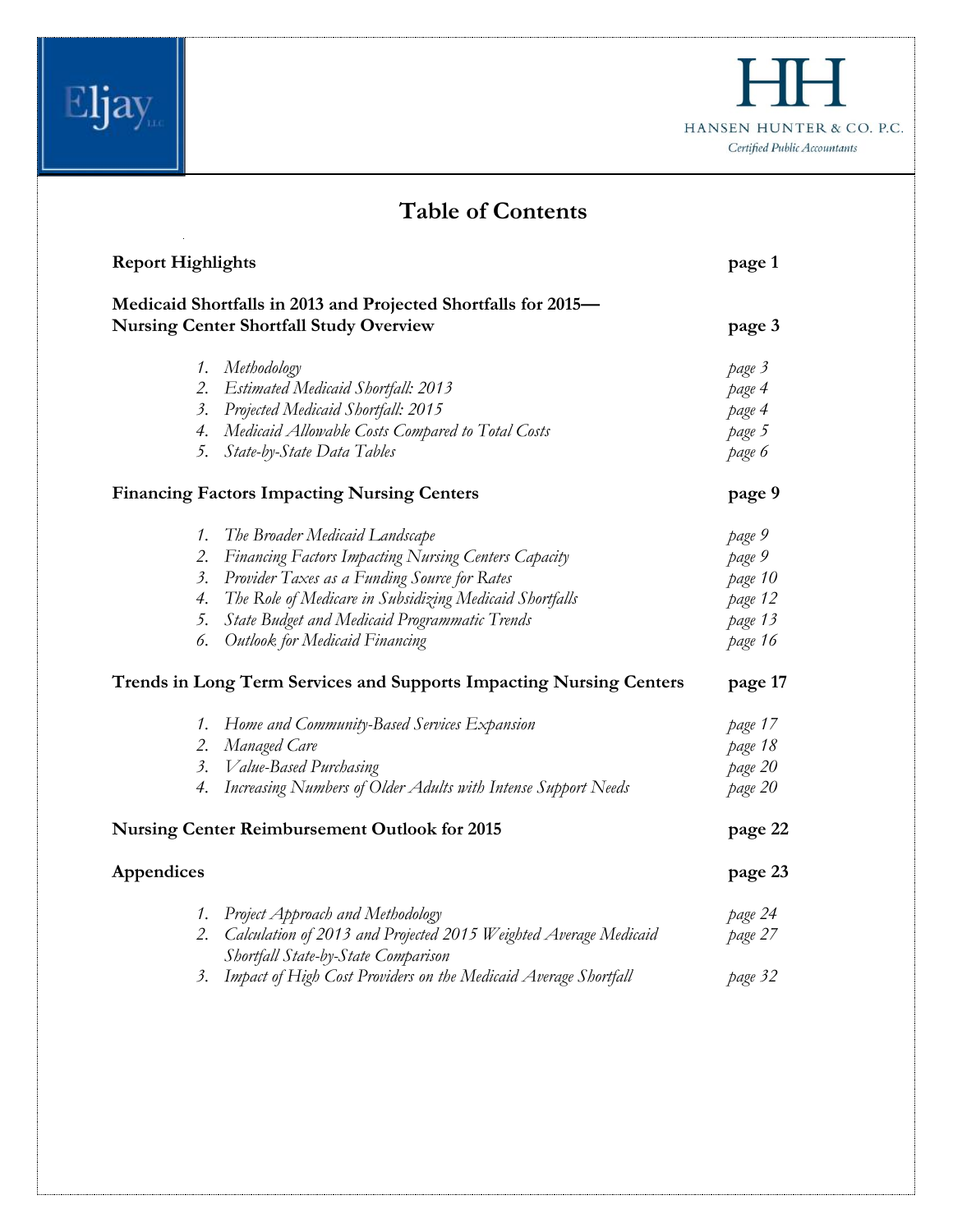## **Report Highlights**

### **The majority of nursing center providers deliver Medicaid-covered services to residents at rates that are inadequate to cover their costs.**

- Nursing centers rely heavily on two public programs, Medicare and Medicaid, to pay for the services they provide to most of their patients. The rates paid by states for Medicaid do not adequately reimburse the actual costs incurred by providers, resulting in a major disconnect between payment levels and the needs of the patients.
- Unreimbursed allowable Medicaid costs for 2015 are projected to exceed \$7.0 billion. Expressed as a shortfall in reimbursement per Medicaid patient day, the estimated average Medicaid shortfall for 2015 is projected to be \$22.46, <sup>1</sup> which is a 6.0 percent increase over the preceding year's projected shortfall of \$21.20. The projected shortfall has increased despite Medicaid rate increases just slightly surpassing projected cost increases during the time period from the cost report years used in the study (2013 or 2014) to 2015. However, although Medicaid rate increases outpaced projected allowable cost increases during this period, significant shortfalls still exist.
- Based upon the average annual Medicaid shortfall amount per patient day listed above (\$22.46), a typical center with an average daily census of 100 patients, of which 63 are funded by the Medicaid program, would lose \$1,415 dollars each day for providing needed care to Medicaid beneficiaries. Over the course of the year, the shortfall between the center's Medicaid rate and its Medicaid cost would exceed \$516,000.

### **Medicare does not mend the Medicaid funding gap.**

 Medicare cross-subsidization of Medicaid has historically played an important role in sustaining nursing center care. However, with recent Medicare rate reductions and declining Medicare margins, this program does not fully subsidize the Medicaid shortfall.

### **Providers have been forced to leverage provider taxes heavily in order to mitigate significant Medicaid underpayments.**

- Existing, new, and expanded provider taxes have been used to mitigate rate reductions and, in some instances, fund other areas of state Medicaid programs or other areas of state budgets.
- Twenty of the 44 states with a nursing center provider tax are at the maximum taxable amount of six percent of revenue.<sup>2</sup>

l

 $1$  No determination of the actual Medicaid shortfall could be made for 2014 since cost reports for 2014 were unavailable in all but 14 states. The 2015 Medicaid shortfall is a projection based upon trending of the most recently available (2013 or 2014) cost reports to 2015 and comparing these trended costs to current rates.

<sup>2</sup> AHCA survey of state affiliates.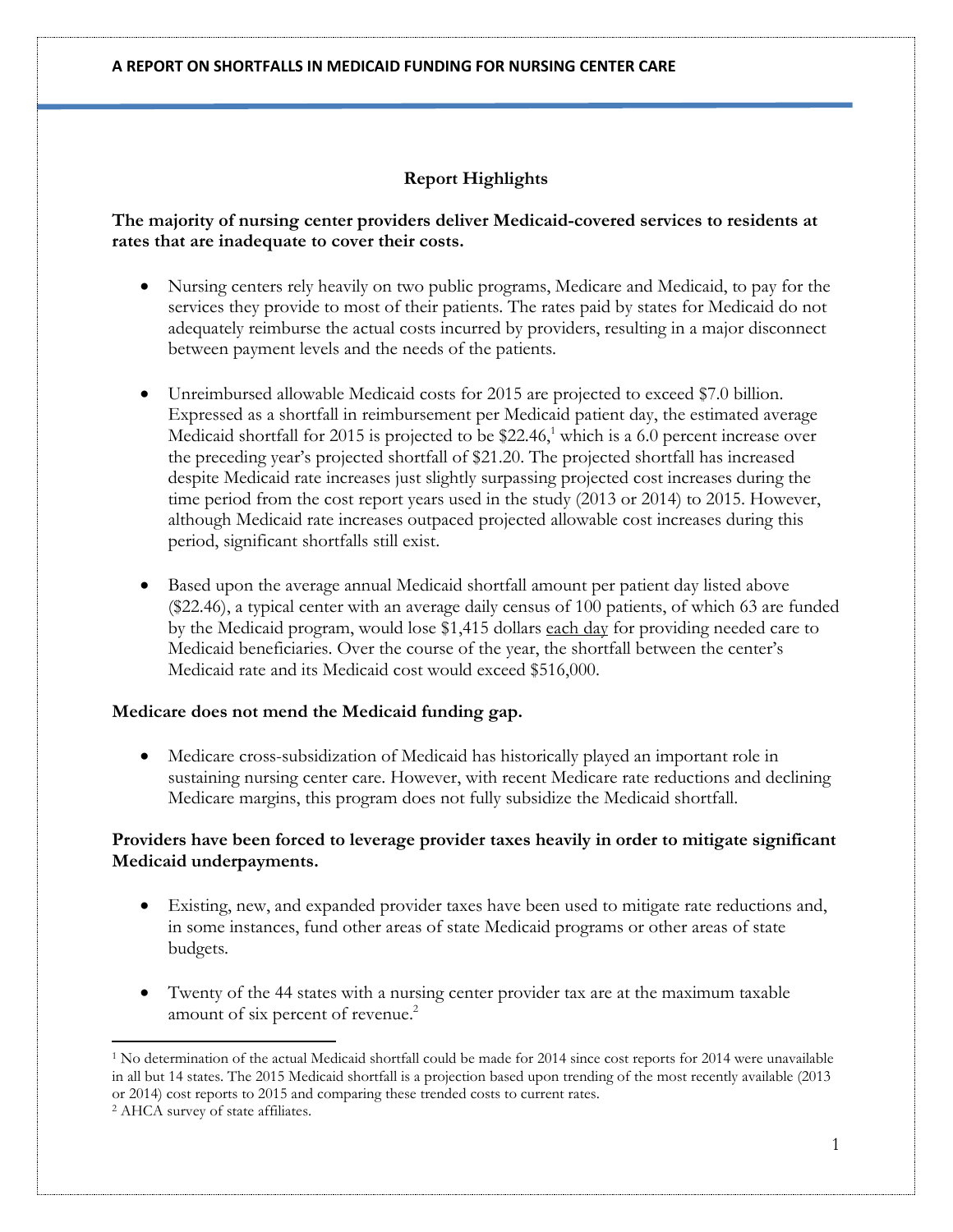**Trends in the delivery of long term services and supports (LTSS) continue to drive down nursing center utilization while new questions about future demand emerge.**

- Managed LTSS will likely result in a decline in occupancy. The managed care environment hinges upon care management and coordination across all settings, with an emphasis on non-institutional services. In fact, most states build incentives into managed care plan contracts emphasizing home and community-based services (HCBS) over center-based services.
- Expanding HCBS programs also will continue to drive down nursing center occupancy rates.
- However, demographic trends among older adults indicate that many may need higher intensity LTSS and emphasize the importance of ensuring individuals have access to HCBS or center-based services depending upon their needs and preferences.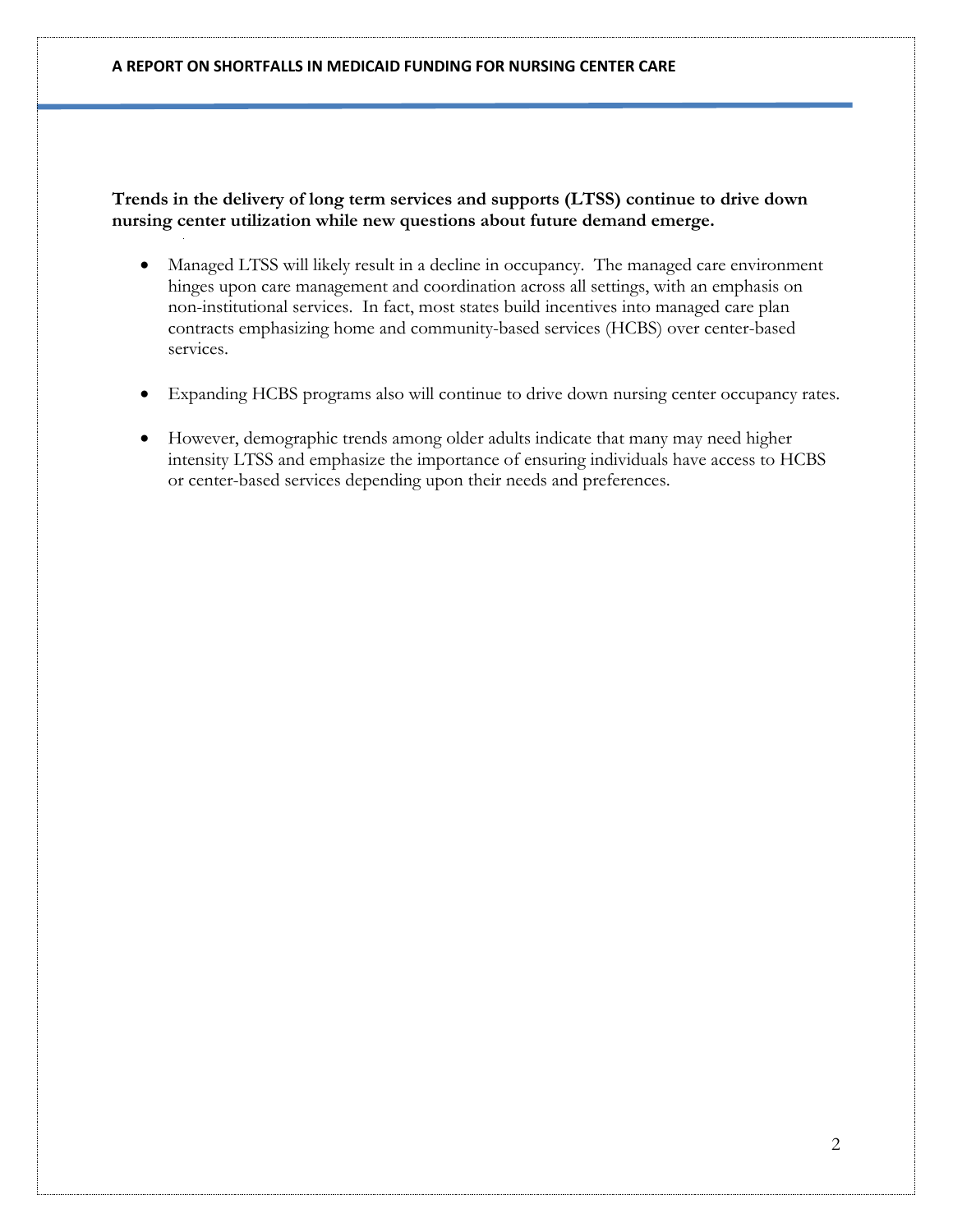### **Medicaid Shortfalls in 2013 and Projected Shortfalls for 2015 – Nursing Center Shortfall Study Overview**

Eljay, LLC (Eljay) and Hansen, Hunter, & Company, PC (HHC) were engaged by the American Health Care Association (AHCA) to work with its state affiliates and other sources to compile information on the difference between Medicaid reimbursement and allowable Medicaid costs in as many states as feasible.<sup>3</sup> The report identifies the shortfall for the latest year in which audited or desk-reviewed cost reports were available, which in most states was 2013. In some states, cost reports for providers with year ends in 2014 were available and used. Similar to last year's study, a shortfall for the current year (2015) is projected by trending the 2013 costs (or 2014, if available) to the current year and comparing them to current Medicaid rates.

### *1.* **Methodology**

l

Thirty-three of AHCA state affiliates participated in the study and provided the most recently available cost reports (2013 for most states) to Eljay and HHC. These 33 represented about 76 percent of the Medicaid patient days in the country including the nine states that represent half of all days covered under the Medicaid program: California, Florida, Illinois, Massachusetts, New Jersey, New York, Ohio, Pennsylvania, and Texas. Data from almost two-thirds of the states reporting were based upon audited or desk-reviewed cost reports, or some blend of both. As-filed Medicaid cost reports or Medicare cost reports were used for the remaining states.<sup>4</sup>

Eljay and HHC projected the shortfall in Medicaid reimbursement for the current year (2015) by comparing current year rates to 2013 allowable costs (or 2014, if available) trended to the current year. The trending factor used in projecting 2013 or 2014 costs to the current rate year was the Medicare Skilled Nursing Facility Market Basket Index (Market Basket), the same inflation index used by most states to inflate costs for rate setting purposes and by the Centers for Medicare & Medicaid Services (CMS) in setting Medicare rate increases. In addition, the trended costs were increased by the estimated cost of any new or expanded provider tax programs if that cost was not already included in the base year's cost reports.

Historically, allowable Medicaid costs have increased annually by a greater percentage than the Market Basket, meaning that once actual cost data become available, the actual shortfall for a given year would be higher than what was projected for that year in a prior report. However, for the second time, this was not the case for the base cost report year (2013, or in some cases 2014). The

<sup>3</sup> The President of Eljay, LLC is a retired partner of BDO, LLP (BDO) and formerly their National Director of Long Term Care Services. Both this year's study and the thirteen conducted in prior years were compiled under his management and review. BDO performed the compilation for the first five years with both BDO and Eljay collaborating on the report in year six. Hansen Hunter & Company P.C. (HHC) is a firm of certified public accountants and clinical consultants founded in 1979. Each partner, staff accountant, and clinical consultant has substantial experience in the health care field; the partners leading the HHC team each have 25 years of experience in the field. <sup>4</sup> In some states, as-filed reports for 2014 were available and used. In others, as-filed Medicaid cost reports or Medicare cost reports were the only available reports in some states where rates were not based upon the most current cost report. In this situation, the state may not have audited the cost reports since they were not yet being used in the rate setting process. These cost reports, however, already exclude non-allowable costs per cost report instructions although additional adjustments would typically be made if audited by the state agency or its contractor.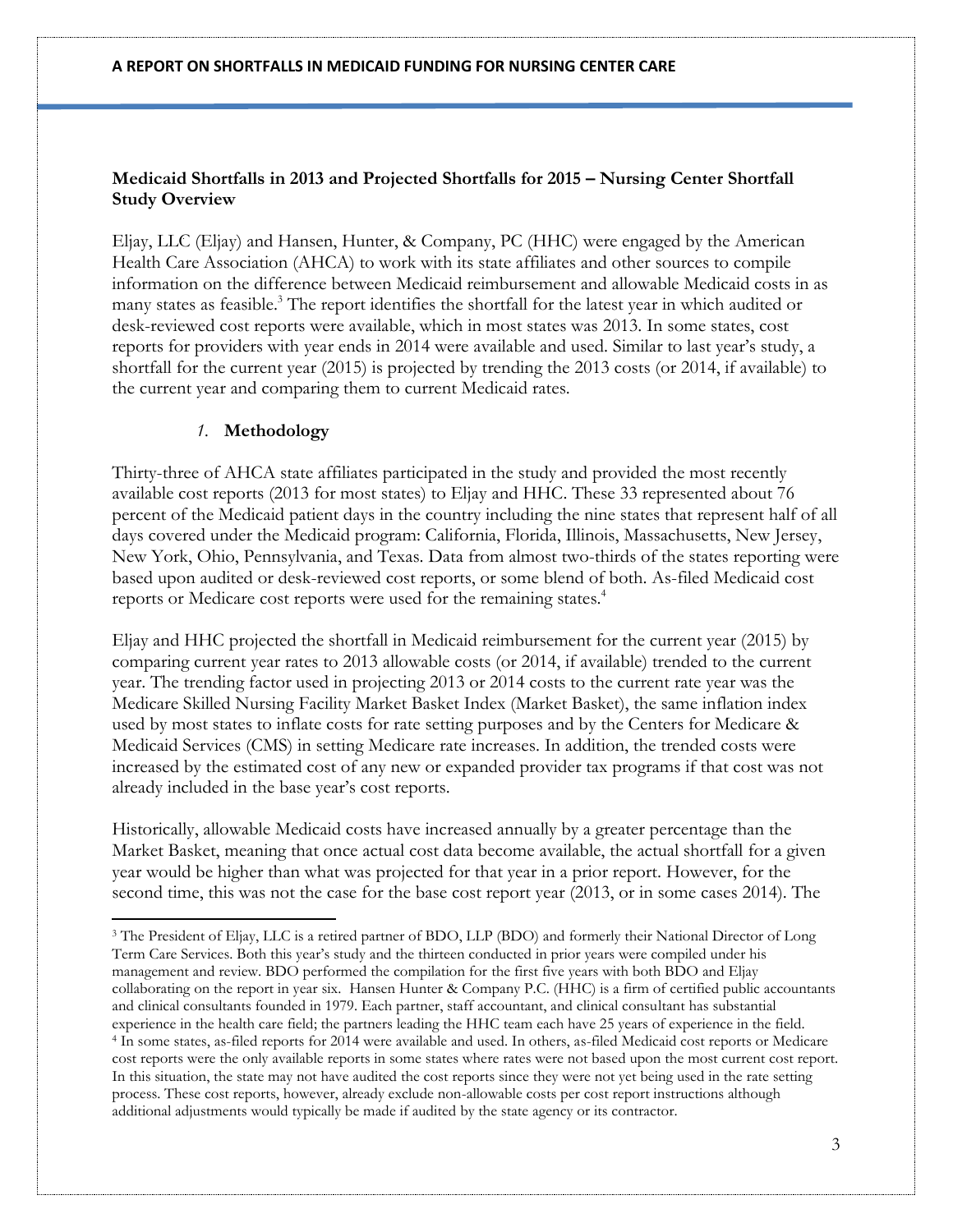authors of this study conducted a state-by-state comparison of the actual 2013 shortfalls and the shortfalls projected for that year in the January 2014 report. The comparison revealed that nearly a third of the states had greater actual shortfalls than projected. The actual average per diem shortfall for 2013 was \$22.45, 7.4 percent less than the originally projected shortfall of \$24.26. It appears that during the recession, as states imposed tight constraints on rate increases, providers implemented comparable constraints on cost increases.

## *2.* **Estimated Medicaid Shortfall: 2013**

The estimated average shortfall in Medicaid reimbursement increased from \$21.80 per Medicaid patient day in 2012 to \$22.45 per Medicaid patient day in 2013, a 3.0 percent increase. During this time period, Medicaid programs reimbursed nursing center providers for approximately 89.1 percent of their allowable costs per Medicaid patient, on average. The 2013 shortfall compilation incorporates data from 33 states.<sup>5</sup> When extrapolated to all 50 states, the shortfall in Medicaid reimbursement to nursing centers was estimated to be over \$7.2 billion.

## *3.* **Projected Medicaid Shortfall: 2015 6**

l

Between 2013 and 2015, overall Medicaid rates increased by 3.7 percent, while provider costs are projected to increase by 3.3 percent.<sup>7</sup> The rate increases since the base cost report years represent a combination of improving state economies and increases in provider tax rates as a funding source for rate adjustments during this time period. The estimated 2015 projected shortfall (\$22.46) is relatively similar to the 2013 shortfall (\$22.45).<sup>8</sup>

The study estimates that in 2015, state Medicaid programs, on average, reimbursed nursing center providers only 89.4 percent of their projected allowable costs incurred on behalf of Medicaid patients. This means that for every dollar of allowable cost incurred for a Medicaid patient in 2015, Medicaid programs reimbursed, on average, approximately 89 cents. Figure 1 below depicts the yearover-year shortfall escalation. Figure 2 shows the year-over-year percentage of allowable costs covered by Medicaid rates.

<sup>&</sup>lt;sup>6</sup> No determinations of the Medicaid shortfall could be made for 2014, since 2014 cost reports were unavailable in most states. The 2015 Medicaid shortfall is a projection based upon trending of the most recently available cost reports to 2015 and comparing these trended costs to current rates.

<sup>7</sup> This number represents a two year market basket increase from 2013 to 2015. The projected cost increase of 3.3 percent in the study is different in that the time frame from the cost report period to 2015 was sometimes less than two years, depending upon the fiscal year end of each provider.

<sup>8</sup> This shortfall projection, based upon trending 2013 (or 2014, if available) allowable costs to 2015 by the SNF Market Basket for comparison to 2015 rates is likely to be conservative. Historically, with the exception of 2012 and 2013, allowable costs have increased annually by a greater percentage than the Market Basket.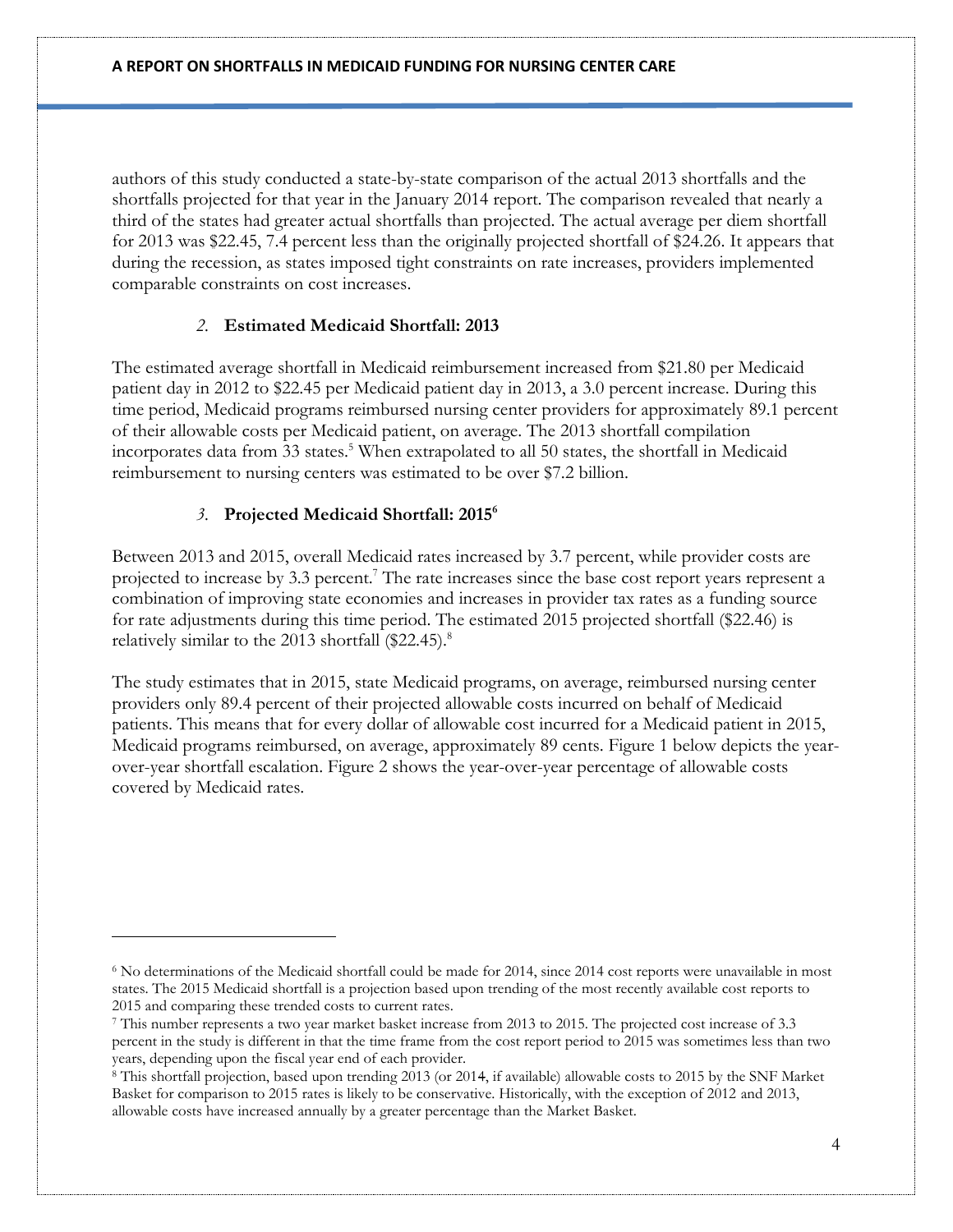



### *4.* **Medicaid Allowable Costs Compared to Total Costs**

If all costs of operations were considered—not just Medicaid allowable costs—the shortfall would be significantly greater. Allowable costs include only those costs recognized by the state Medicaid agency as directly or indirectly related to patient care and typically exclude necessary operating costs.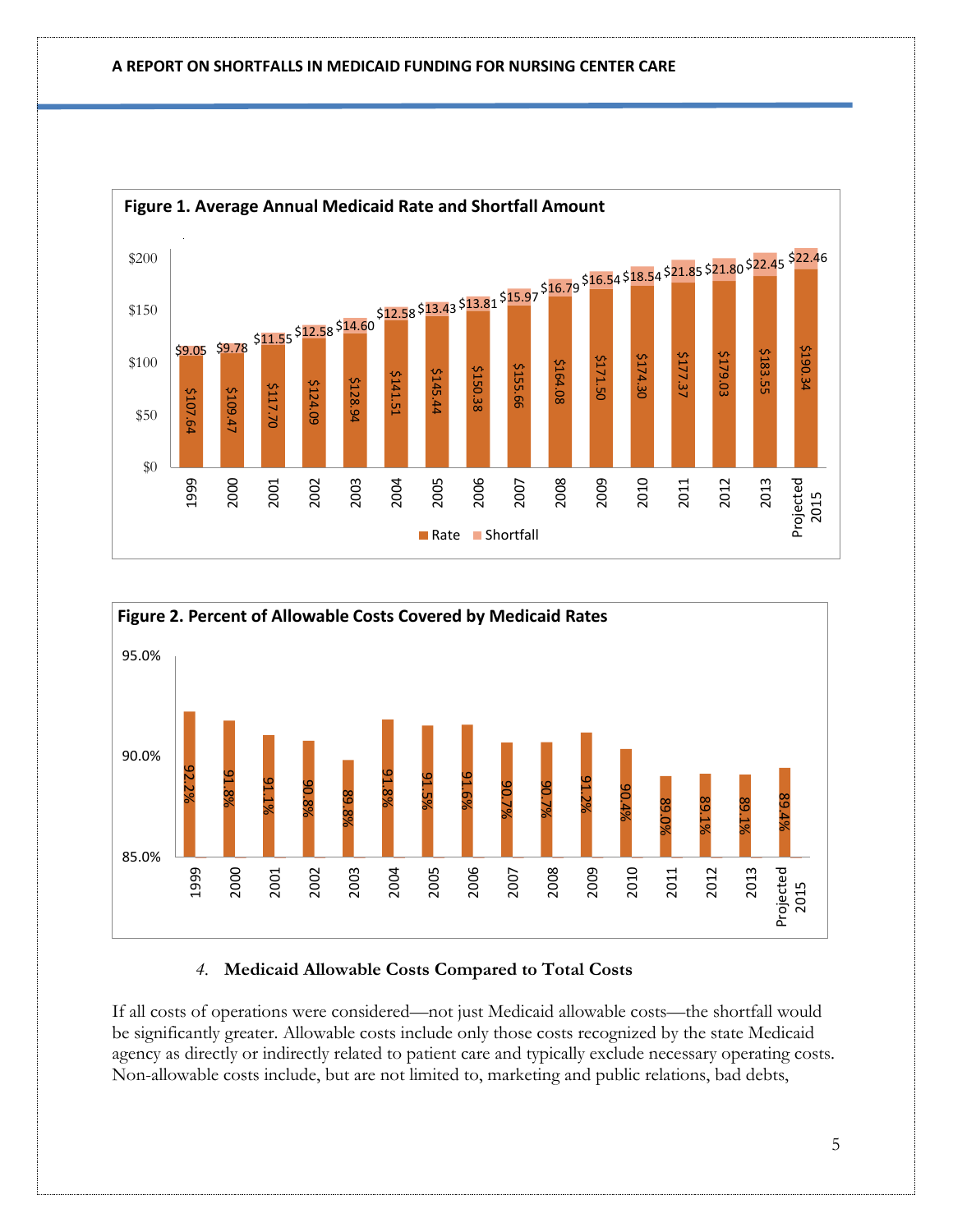income taxes, stockholder servicing costs, contributions, certain legal and professional fees, property costs related to purchases of centers, and out-of-state travel.

Based upon historical analysis of non-allowable costs in states where such detail was available and Eljay's and HHC's experience preparing and analyzing cost reports, these legitimate business costs typically constitute two to three percent of total costs. A two percent disallowance of legitimate business costs is equivalent to additional unreimbursed cost of approximately \$4.26 per day based upon total projected 2015 Medicaid allowable costs of \$212.81 per day. This would increase the projected 2015 Medicaid shortfall to \$26.72 per Medicaid patient day.

### *5.* **State-by-State Data Tables**

Tables 1 and 2, on the following pages, provide an overview of state-by-state comparisons of 2013 rates to 2013 costs and 2015 rates compared to projected 2015 costs, as well as the difference in these amounts for these two years.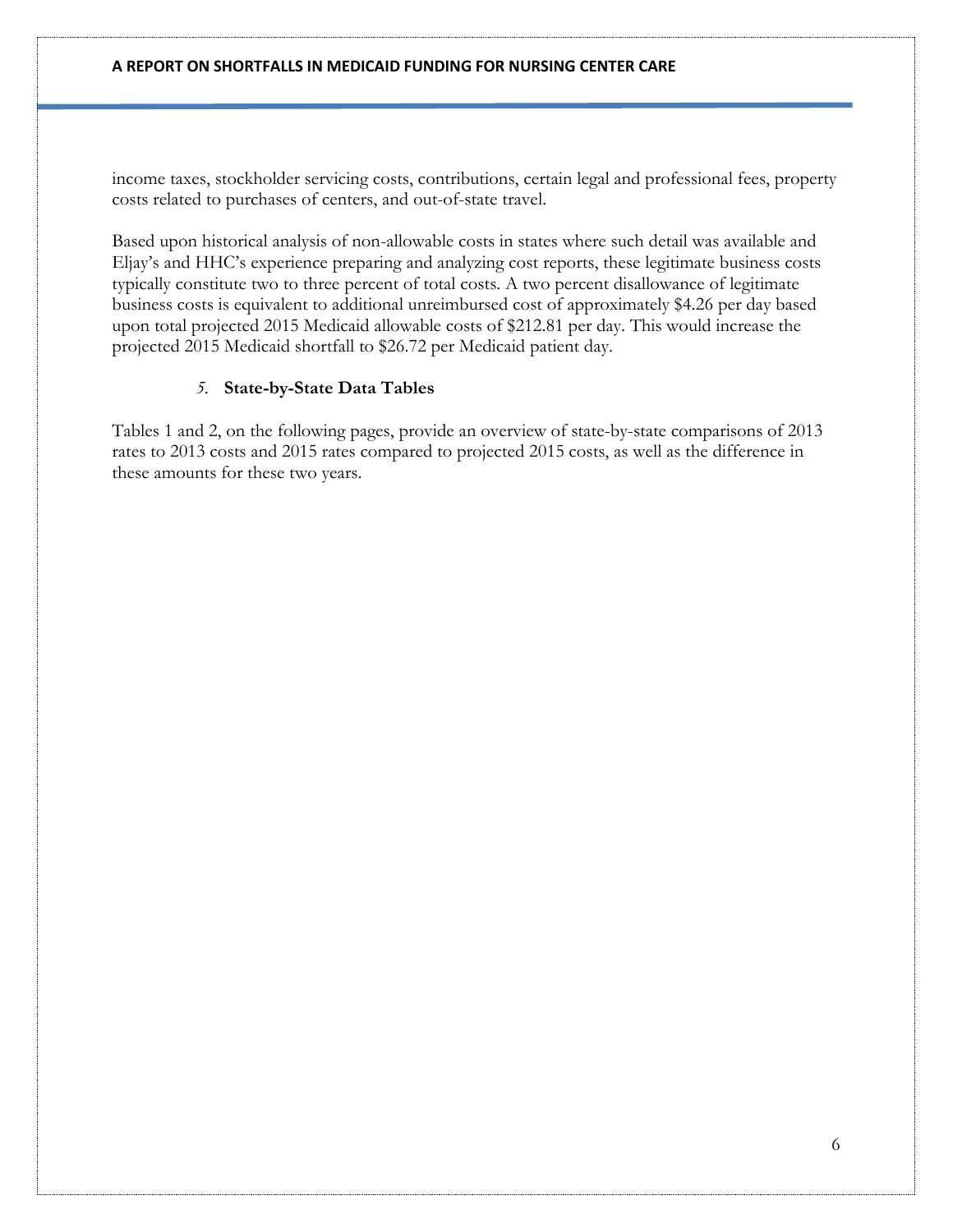| Table 1. State-by-State Comparison of 2013 Rates to 2013 Costs |                  |           |                 |  |  |  |  |  |
|----------------------------------------------------------------|------------------|-----------|-----------------|--|--|--|--|--|
| <b>State</b>                                                   | <b>2013 Rate</b> | 2013 Cost | 2013 Difference |  |  |  |  |  |
| Arizona                                                        | \$198.53         | \$206.93  | (\$8.40)        |  |  |  |  |  |
| California                                                     | \$180.97         | \$199.03  | (\$18.06)       |  |  |  |  |  |
| Colorado                                                       | \$220.55         | \$226.96  | $(\$6.41)$      |  |  |  |  |  |
| Connecticut                                                    | \$229.84         | \$250.75  | $(\$20.91)$     |  |  |  |  |  |
| Delaware                                                       | \$249.72         | \$250.80  | (\$1.09)        |  |  |  |  |  |
| Florida                                                        | \$218.64         | \$226.40  | (\$7.75)        |  |  |  |  |  |
| Georgia <sup>9</sup>                                           | \$157.33         | \$163.76  | $(\$6.43)$      |  |  |  |  |  |
| Hawaii <sup>10</sup>                                           | \$259.34         | \$272.85  | (\$13.50)       |  |  |  |  |  |
| <b>Illinois</b>                                                | \$132.82         | \$165.87  | $(\$33.05)$     |  |  |  |  |  |
| Iowa                                                           | \$158.85         | \$171.51  | (\$12.65)       |  |  |  |  |  |
| Kansas                                                         | \$152.67         | \$164.00  | (\$11.34)       |  |  |  |  |  |
| Maine                                                          | \$183.72         | \$206.44  | $(\$22.72)$     |  |  |  |  |  |
| Maryland                                                       | \$242.44         | \$252.36  | (\$9.92)        |  |  |  |  |  |
| <b>Massachusetts</b>                                           | \$196.46         | \$230.22  | $(\$33.76)$     |  |  |  |  |  |
| Minnesota                                                      | \$170.84         | \$205.40  | $(\$34.56)$     |  |  |  |  |  |
| Missouri                                                       | \$149.01         | \$162.50  | (\$13.49)       |  |  |  |  |  |
| Montana                                                        | \$178.88         | \$192.79  | (\$13.91)       |  |  |  |  |  |
| Nebraska                                                       | \$157.86         | \$182.69  | $(\$24.82)$     |  |  |  |  |  |
| Nevada                                                         | \$197.96         | \$220.84  | $(\$22.88)$     |  |  |  |  |  |
| <b>New Jersey</b>                                              | \$204.37         | \$235.76  | (\$31.38)       |  |  |  |  |  |
| <b>New Mexico</b>                                              | \$165.10         | \$190.26  | $(\$25.15)$     |  |  |  |  |  |
| <b>New York</b>                                                | \$226.03         | \$270.53  | $(\$44.50)$     |  |  |  |  |  |
| North Dakota                                                   | \$232.78         | \$240.86  | (\$8.08)        |  |  |  |  |  |
| Ohio                                                           | \$174.52         | \$190.88  | (\$16.36)       |  |  |  |  |  |
| Oklahoma                                                       | \$144.26         | \$155.38  | (\$11.12)       |  |  |  |  |  |
| Pennsylvania                                                   | \$211.16         | \$234.03  | $(\$22.87)$     |  |  |  |  |  |
| <b>Texas</b>                                                   | \$132.41         | \$149.29  | $(\$16.87)$     |  |  |  |  |  |
| Utah <sup>9</sup>                                              | \$184.74         | \$200.00  | (\$15.25)       |  |  |  |  |  |
| Vermont                                                        | \$214.79         | \$231.68  | $(\$16.89)$     |  |  |  |  |  |
| Virginia                                                       | \$160.56         | \$167.93  | (\$7.37)        |  |  |  |  |  |
| Washington                                                     | \$190.75         | \$219.93  | $(\$29.18)$     |  |  |  |  |  |
| Wisconsin                                                      | \$163.29         | \$214.09  | $(\$50.80)$     |  |  |  |  |  |
| Wyoming                                                        | \$219.69         | \$237.96  | (\$18.28)       |  |  |  |  |  |

<sup>9</sup> For these states, the Medicaid rates do not include supplemental payments made to the non-state government-owned facilities. Including that revenue in the Medicaid weighted average rate calculation materially distorts the shortfall being incurred by privately owned and operated facilities.

 $\overline{a}$ 

<sup>&</sup>lt;sup>10</sup> These data do not include certified public expenditures made to state-run facilities. Including that revenue in the Medicaid weighted average rate calculation materially distorts the shortfall being incurred by privately owned and operated facilities in the state.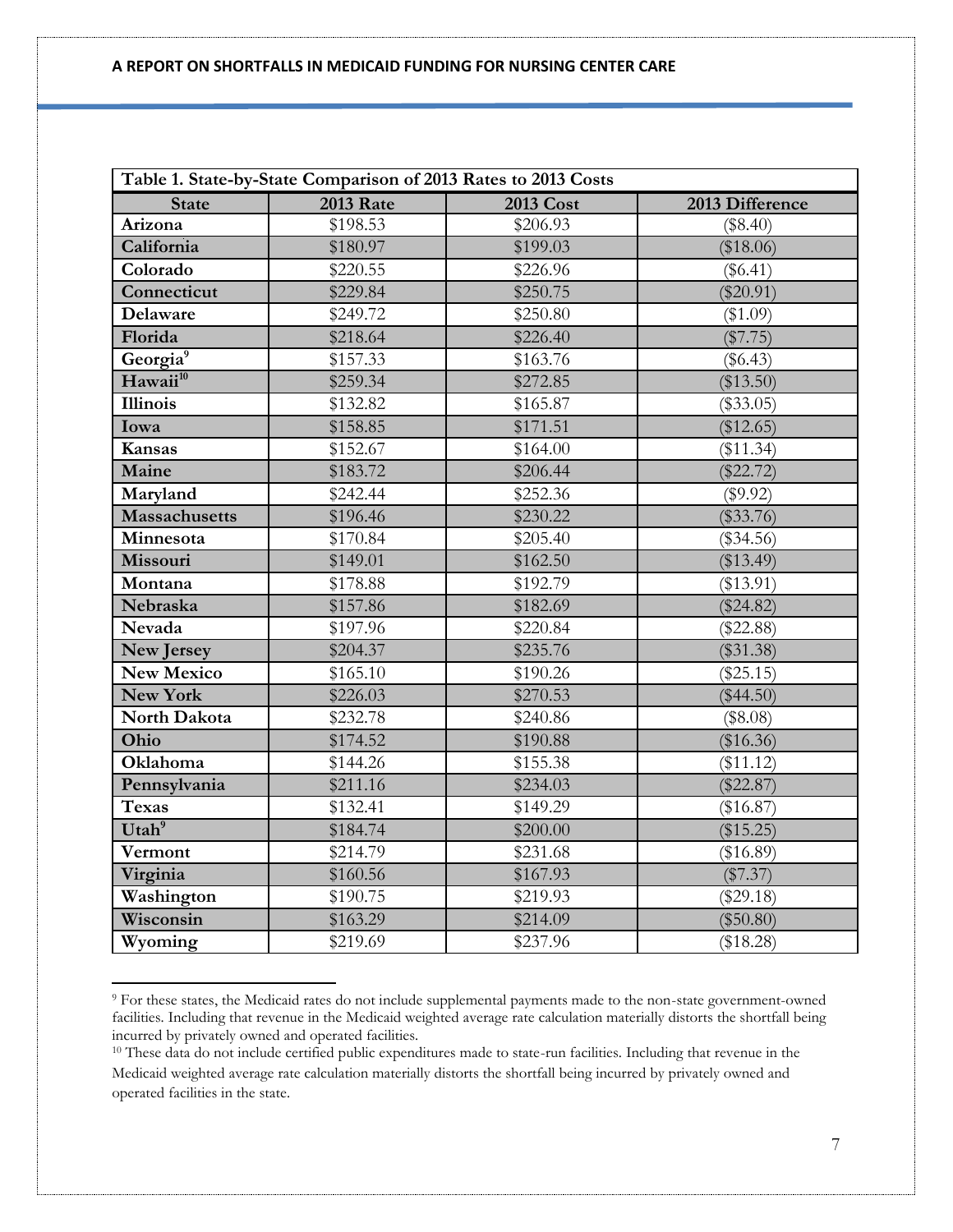| Table 2. State-by-State Comparison of 2015 Rates to Projected 2015 Costs |                  |                     |                             |  |  |  |  |  |  |
|--------------------------------------------------------------------------|------------------|---------------------|-----------------------------|--|--|--|--|--|--|
| <b>State</b>                                                             | <b>2015 Rate</b> | Projected 2015 Cost | <b>Projected Difference</b> |  |  |  |  |  |  |
| Arizona                                                                  | \$208.12         | \$217.10            | (\$8.99)                    |  |  |  |  |  |  |
| California                                                               | \$191.33         | \$205.50            | (\$14.17)                   |  |  |  |  |  |  |
| Colorado                                                                 | \$225.23         | \$232.05            | $(\$6.82)$                  |  |  |  |  |  |  |
| Connecticut                                                              | \$230.06         | \$255.04            | $(\$24.98)$                 |  |  |  |  |  |  |
| Delaware                                                                 | \$256.69         | \$258.34            | (\$1.65)                    |  |  |  |  |  |  |
| Florida                                                                  | \$225.14         | \$231.81            | $(\$6.67)$                  |  |  |  |  |  |  |
| Georgia <sup>11</sup>                                                    | \$164.02         | \$171.81            | $(\$7.79)$                  |  |  |  |  |  |  |
| Hawaii <sup>12</sup>                                                     | \$260.77         | \$281.85            | $(\$21.08)$                 |  |  |  |  |  |  |
| Illinois                                                                 | \$145.99         | \$171.08            | $(\$25.09)$                 |  |  |  |  |  |  |
| Iowa                                                                     | \$165.39         | \$177.64            | (\$12.25)                   |  |  |  |  |  |  |
| Kansas                                                                   | \$158.70         | \$169.14            | $(\$10.45)$                 |  |  |  |  |  |  |
| Maine                                                                    | \$200.58         | \$213.50            | (\$12.92)                   |  |  |  |  |  |  |
| Maryland                                                                 | \$239.37         | \$257.99            | (\$18.62)                   |  |  |  |  |  |  |
| <b>Massachusetts</b>                                                     | \$201.44         | \$236.70            | $(\$35.26)$                 |  |  |  |  |  |  |
| Minnesota                                                                | \$179.96         | \$214.00            | $(\$34.04)$                 |  |  |  |  |  |  |
| Missouri                                                                 | \$152.66         | \$167.57            | (\$14.90)                   |  |  |  |  |  |  |
| Montana                                                                  | \$183.34         | \$200.48            | (\$17.14)                   |  |  |  |  |  |  |
| Nebraska                                                                 | \$161.87         | \$186.93            | $(\$25.06)$                 |  |  |  |  |  |  |
| Nevada                                                                   | \$201.41         | \$224.12            | $(\$22.71)$                 |  |  |  |  |  |  |
| New Jersey                                                               | \$207.35         | \$242.67            | $(\$35.32)$                 |  |  |  |  |  |  |
| <b>New Mexico</b>                                                        | \$168.00         | \$192.73            | $(\$24.73)$                 |  |  |  |  |  |  |
| New York                                                                 | \$234.16         | \$282.59            | $(\$48.43)$                 |  |  |  |  |  |  |
| North Dakota                                                             | \$250.51         | \$248.08            | \$2.42                      |  |  |  |  |  |  |
| Ohio                                                                     | \$175.10         | \$196.79            | $(\$21.69)$                 |  |  |  |  |  |  |
| Oklahoma                                                                 | \$144.08         | \$158.89            | (\$14.81)                   |  |  |  |  |  |  |
| Pennsylvania                                                             | \$216.75         | \$242.18            | $(\$25.43)$                 |  |  |  |  |  |  |
| <b>Texas</b>                                                             | \$141.64         | \$154.18            | (\$12.55)                   |  |  |  |  |  |  |
| $Utah^{11}$                                                              | \$188.70         | \$205.21            | (\$16.51)                   |  |  |  |  |  |  |
| Vermont                                                                  | \$217.23         | \$234.98            | $(\$17.76)$                 |  |  |  |  |  |  |
| Virginia <sup>11</sup>                                                   | \$173.81         | \$173.49            | \$0.32                      |  |  |  |  |  |  |
| Washington                                                               | \$197.32         | \$225.15            | $(\$27.83)$                 |  |  |  |  |  |  |
| Wisconsin                                                                | \$167.85         | \$220.68            | $(\$52.84)$                 |  |  |  |  |  |  |
| Wyoming                                                                  | \$224.12         | \$249.04            | $(\$24.92)$                 |  |  |  |  |  |  |

 $\overline{\phantom{a}}$ 

<sup>&</sup>lt;sup>11</sup> For these states, the Medicaid rates do not include supplemental payments made to the non-state government-owned facilities. Including that revenue in the Medicaid weighted average rate calculation materially distorts the shortfall being incurred by privately owned and operated facilities.

<sup>12</sup> These data do not include certified public expenditures made to state-run facilities. Including that revenue in the Medicaid weighted average rate calculation materially distorts the shortfall being incurred by privately owned and operated facilities in the state.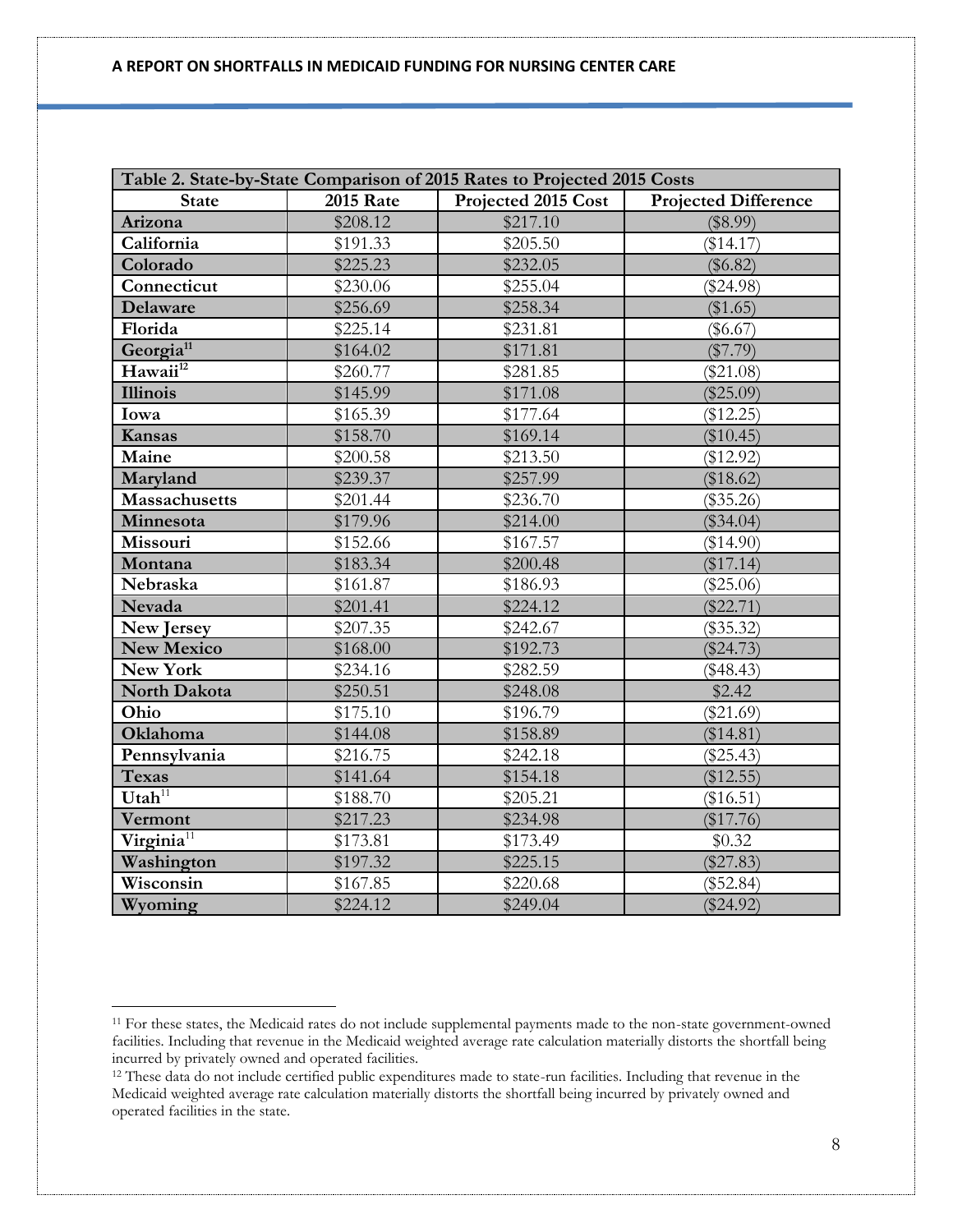# **Financing Factors Impacting Nursing Centers**

### *1.* **The Broader Medicaid Landscape**

Over the past few years, and increasing in the coming year, there have been a large number of broad changes taking place within the Medicaid program, driven largely by reforms included in the Affordable Care Act of 2009 (ACA).<sup>13</sup> While some of these changes will have a direct impact on nursing centers (and are discussed later in this report), others, which may not appear to directly affect the profession, will affect the environment in which centers operate and the priorities and focus of state Medicaid agencies, thereby indirectly impacting providers.

State Medicaid programs historically have operated with limited resources and staffing, which in recent years has been exacerbated by state budget shortfalls, hiring freezes, and staff retiring—all occurring at the same time that the agencies are working to implement the numerous changes required under the ACA. In addition, states have started to look at broader delivery system changes, such as the State Innovation Models Initiative and accountable care models, to impact the public health in their state. These models tend to focus, at least initially, on acute care rather than long term services and supports (LTSS) providers.

Payment adequacy for nursing center services continues to be less than a top priority for states in the near term due to increased Medicaid enrollment; implementation of new programs, services, and systems; and continued emphasis on rebalancing towards non-institutional services. And, while this year's report shows improvements in rates paid to centers in many states, payment shortfalls remain significant. Further concerning is the omission of nursing centers from the Centers for Medicare and Medicaid Services (CMS) long-awaited Equal Access final regulation. Under this rule, states must develop an access plan and monitoring protocol for certain provider types for rate reductions. However, states may add long-term care providers to the access monitoring plan at their option.

# *2.* **Financing Factors Impacting Nursing Center Capacity**

Because so many patients in nursing centers are covered by Medicaid or Medicare, federal and state government decision making and economic health have profound implications on the stability of nursing centers. In contrast, the majority of other health care providers, with the exception of home and community-based services (HCBS) providers, are more reliant upon private insurance and private pay. For example, the projected percentage of hospital revenue derived from private health

l <sup>13</sup> Although the Medicaid expansion effectively became optional for states to implement based on the June 2012 Supreme Court decision, there are a number of other significant changes to the program that all states had to implement in 2014, regardless of their decision to expand Medicaid. These include transitioning to a uniform income eligibility standard using Modified Adjusted Gross Income (MAGI), transitioning children with family income above 100 and up to 138 percent FPL from CHIP to Medicaid, and implementing new streamlined application, enrollment, and renewal processes. Medicaid agencies will also be required to coordinate with new Health Insurance Marketplaces, which includes providing outreach to educate people about new health care options and assist consumers in navigating the enrollment process.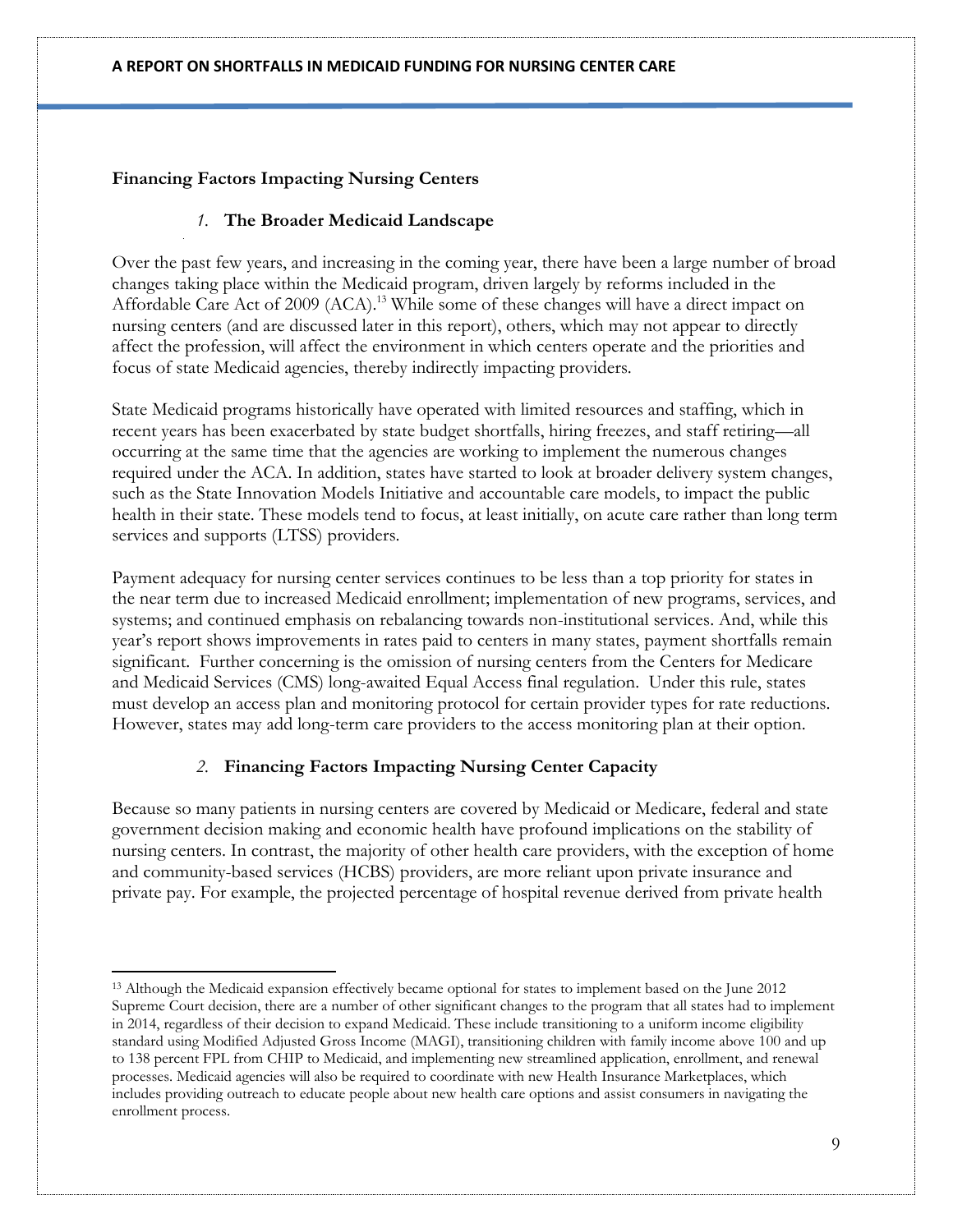insurance was projected to be 35.8 percent in 2015, while for nursing centers, private health insurance was projected to account for just  $8.0$  percent during this same time period.<sup>14</sup>

Yet with such a reliance on Medicaid funding, there continues to be a major disconnect between what Medicaid pays for nursing center services and the cost of providing those services. Despite this gap, consumers expect and regulators demand that nursing center providers continue to deliver high quality patient care. Nursing centers continue to prioritize high quality care despite the continued struggle to manage operating costs within reimbursement constraints and pressure to improve the physical environment for patients. The average age of a nursing center is 29 years,<sup>15</sup> and most state Medicaid programs in recent years have not had the resources to fund programs that adequately compensate providers who replace or substantially renovate their centers.

In addition, as of January 1, 2015, nursing centers, like all employers, must meet the ACA's employer coverage requirements. Benefits offered must meet certain federal requirements for coverage, benefits provided, and affordability. For some nursing centers, the employer coverage requirements may be a new expense or an increase in operating expenses, thus presenting a notable, new budget challenge that will likely not be adequately covered through Medicaid rates. Nursing centers in many states and municipalities further will be challenged to cover labor costs due to new state and/or local minimum wage laws. As these laws are enacted, it is unclear how public payers will respond to increased costs of delivering care.

### *3.* **Provider Taxes as a Funding Source for Rates**

 $\overline{\phantom{a}}$ 

Most states use provider taxes to help finance the states' share of Medicaid costs, and this financing mechanism continues to serve as a major funding source for Medicaid payment rates in many states. In particular, during the Great Recession (fiscal years (FYs) 2007-2009) and continuing into the ongoing state recovery, states heavily relied upon provider taxes to both mitigate or eliminate nursing center Medicaid rate freezes or reductions, as well as to reduce state budget deficits.

Prior to FY 2004, only 20 states assessed provider taxes on nursing centers. In FY 2015, more than twice as many – 43 states and the District of Columbia – have implemented nursing center provider tax programs. The majority of states with provider taxes increased them during the time period covered in this report; many adjust their tax estimates annually to account for increasing provider revenues. <sup>16</sup> See Figure 3, on page 11, for information about the number of states using provider taxes for different classes of providers over time.

<sup>14</sup> National Health Expenditure Projections 2013-2023 http://www.cms.gov/Research-Statistics-Data-and-Systems/Statistics-Trends-and-Reports/NationalHealthExpendData/NationalHealthAccountsProjected.html <sup>15</sup> Margaret P. Calkins, PhD, Private Bedrooms in Nursing Homes: Benefits, Disadvantages, and Costs, AIA, Blueprints for Senior Living, Summer 2009; Formation Capital Press Release. 1 September 2006; Medicare Payment Advisory Commission. Report to Congress: Sources of Financial Data on Medicare Providers. June 2004 <sup>16</sup> AHCA Survey of State Affiliates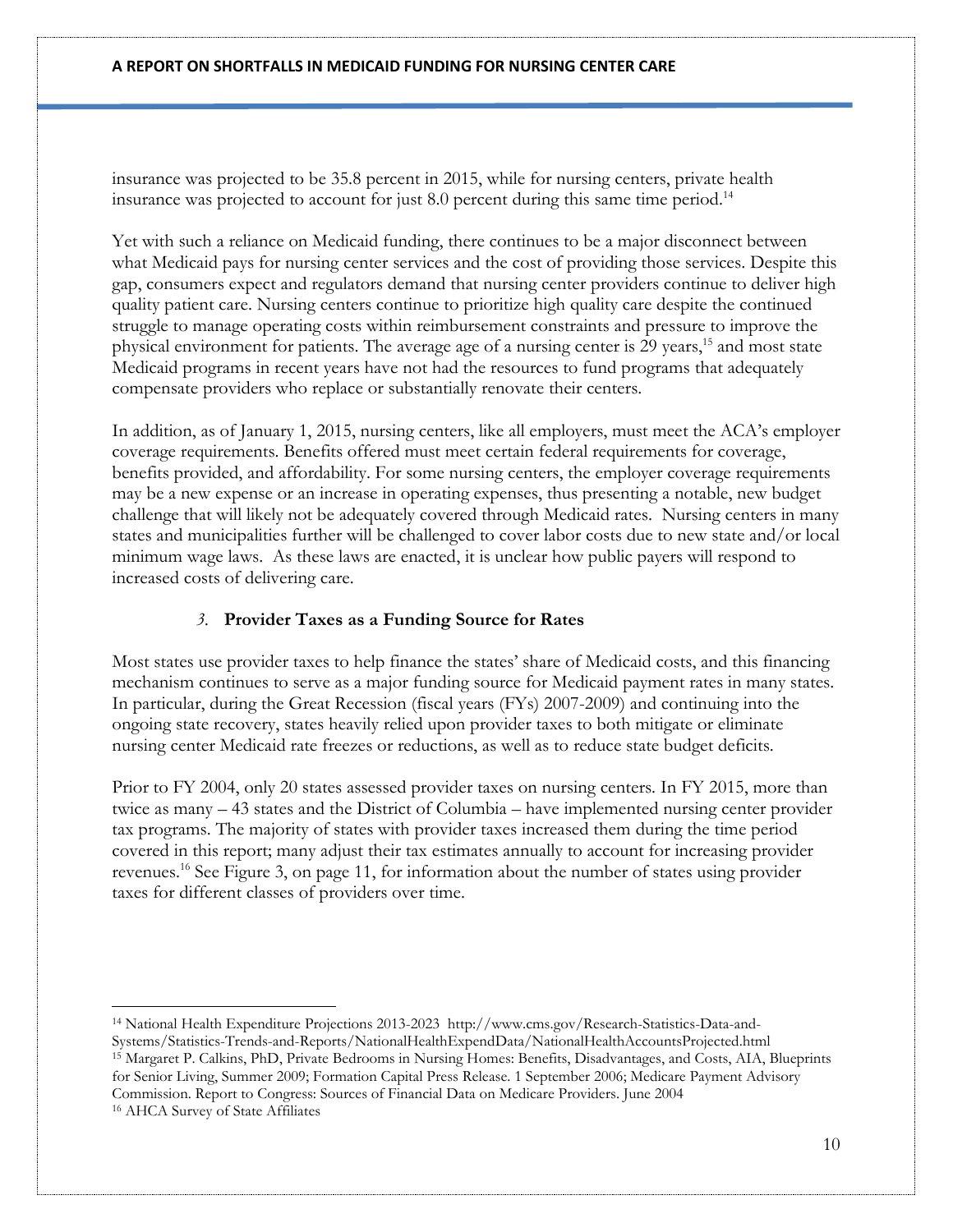

Total tax collections among nursing centers are approximately \$5 billion annually.<sup>17</sup> While almost 90 percent of the states have implemented nursing center provider tax programs, and many continue to raise tax rates annually within statutory limits, few have used them exclusively to supplement statefunded rate increases, which would reduce Medicaid shortfalls. Instead, most states have used the tax proceeds to fund rate increases in lieu of state funded inflationary increases, to "back-fill" rate reductions or rate freezes from prior years, and/or to fund other areas of the Medicaid program.

Currently, in states with such programs, these taxes help to reimburse an average of approximately \$26 per patient day in allowable Medicaid nursing center costs. Unfortunately, as previously stated, the taxes often simply substitute for a lack of commitment of state-share funds for rate increases. In essence, in many states, the taxes are funding the state share of Medicaid costs that should have been funded through state appropriations, but were not, due to budgetary or other economic reasons.

With most states either reducing, freezing, or minimally increasing funding for nursing center care during the recession, provider taxes have been instrumental in helping to avoid what would have been catastrophic shortfalls. However, with provider taxes being used in many states as a substitute for state appropriations, rather than as a supplement to them, such taxes have not had as significant an impact on reducing the shortfalls as might be expected.

In addition, many states are moving all or part of their LTSS to managed care, especially in states participating in demonstrations to integrate care for people enrolled in both Medicare and Medicaid (dual eligibles). However, there are certain restrictions that, depending on how a state structures its provider tax program(s), will come into play in a managed care environment. Under managed care, if the state establishes either rate floors or fee schedule rates that managed care plans must pay nursing centers, providers are able to receive payments as usual. However, in states that utilize provider taxes

 $\overline{a}$ 

<sup>17</sup> AHCA survey of state affiliates March 2016.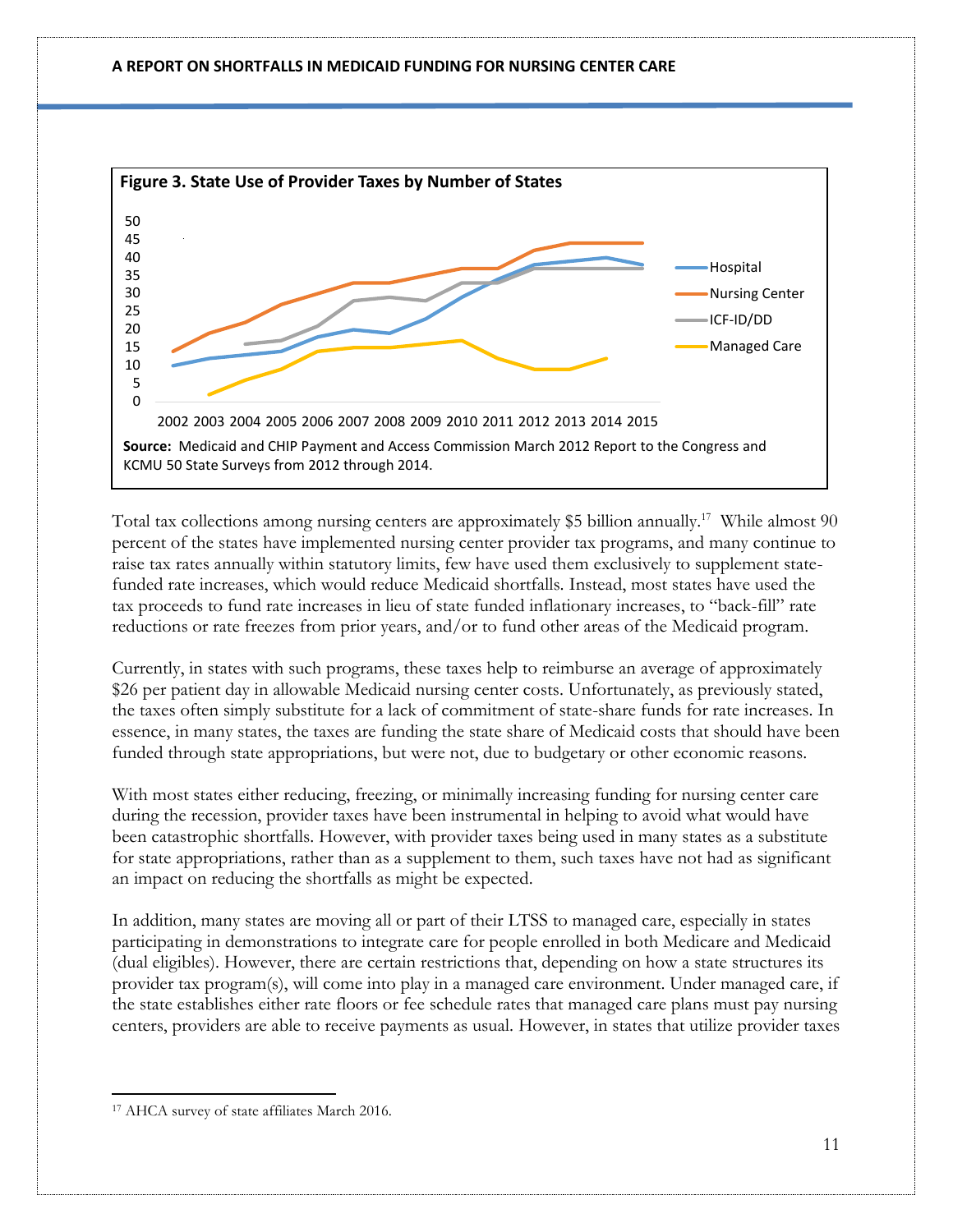and federal matching dollars to provide supplemental payments,<sup>18</sup> nursing center payment methodology changes must be made if assessed nursing centers are to continue receiving assessment-derived payments. Federal regulations indicate that supplemental payments cannot be managed by the state and paid outside the managed care capitation rate nor can states dictate the methodology for distribution of these payments. <sup>19</sup> These payments must be rolled into the per member, per month (PMPM) capitation rate, as well as the appropriate component of the capitation rate (e.g., the nursing center component). These payments may not be handled differently from all other provider payments required in the contract between the state and the plan.<sup>20</sup>

In practical terms, this means that states implementing Medicaid managed long term services and supports (MLTSS) that historically have used supplemental payments for their provider tax program will need to either:

- 1. Incorporate the supplemental payments into providers' daily rates that serve as the payment "floor" for provider contracting with the plans. This requires a greater level of estimation on the part of the state because of changes during the rate year in patient census and Medicaid census, which impact tax collections and Medicaid payments; or
- 2. Accept the risk that the managed care plans will allocate supplemental payments in a fashion similar to what the state had done in the past.

Looking towards the future, the stability of the provider tax program is unclear. As part of the discussions around federal deficit reduction, both the President and some members of Congress have at various times proposed reductions in the amount of provider tax revenue eligible for federal matching dollars as a way to save federal funds. Although the provider tax safe harbor threshold is currently set at 6.0 percent of revenue, various proposals have suggested reducing it to 3.5 percent or 5.5 percent of provider revenues. Such a reduction would have significant implications for state Medicaid budgets and Medicaid agencies' capacity to fund critical services. In its March 2012 report to Congress, the Medicaid and CHIP Payment and Access Commission (MACPAC) notes that great caution should be taken before making any changes to the provider tax authority until its role in Medicaid financing is better understood.<sup>21</sup>

### *4.* **The Role of Medicare in Subsidizing Medicaid Shortfalls**

Medicare's cross-subsidization of Medicaid deficits has historically played an important role in sustaining nursing center care, but that role has become increasingly difficult as a result of current Medicare rate reductions. According to the Medicare Payment Advisory Commission (MedPAC), the average margin on Medicare payment to freestanding nursing centers in 2014 is estimated to be 12.5 percent, with the 2016 margin projected at 10.7 percent.Of note, MedPAC margin calculations include fee-for-service (FFS) payments only.

 $\overline{\phantom{a}}$ 

<sup>18</sup> Supplemental payments are lump sum payments that providers receive periodically (e.g., annually, at the end of a quarter) and are driven by Medicaid volume or percentage and based on historical utilization. <sup>19</sup> 42 CFR 438.60

<sup>&</sup>lt;sup>20</sup> To date, CMS has indicated that with regards to nursing center payments, the only exception allowing direct payments to providers or mandated plan payments would be those associated with pay for performance criteria. <sup>21</sup> MACPAC. March 2012 Report to Congress.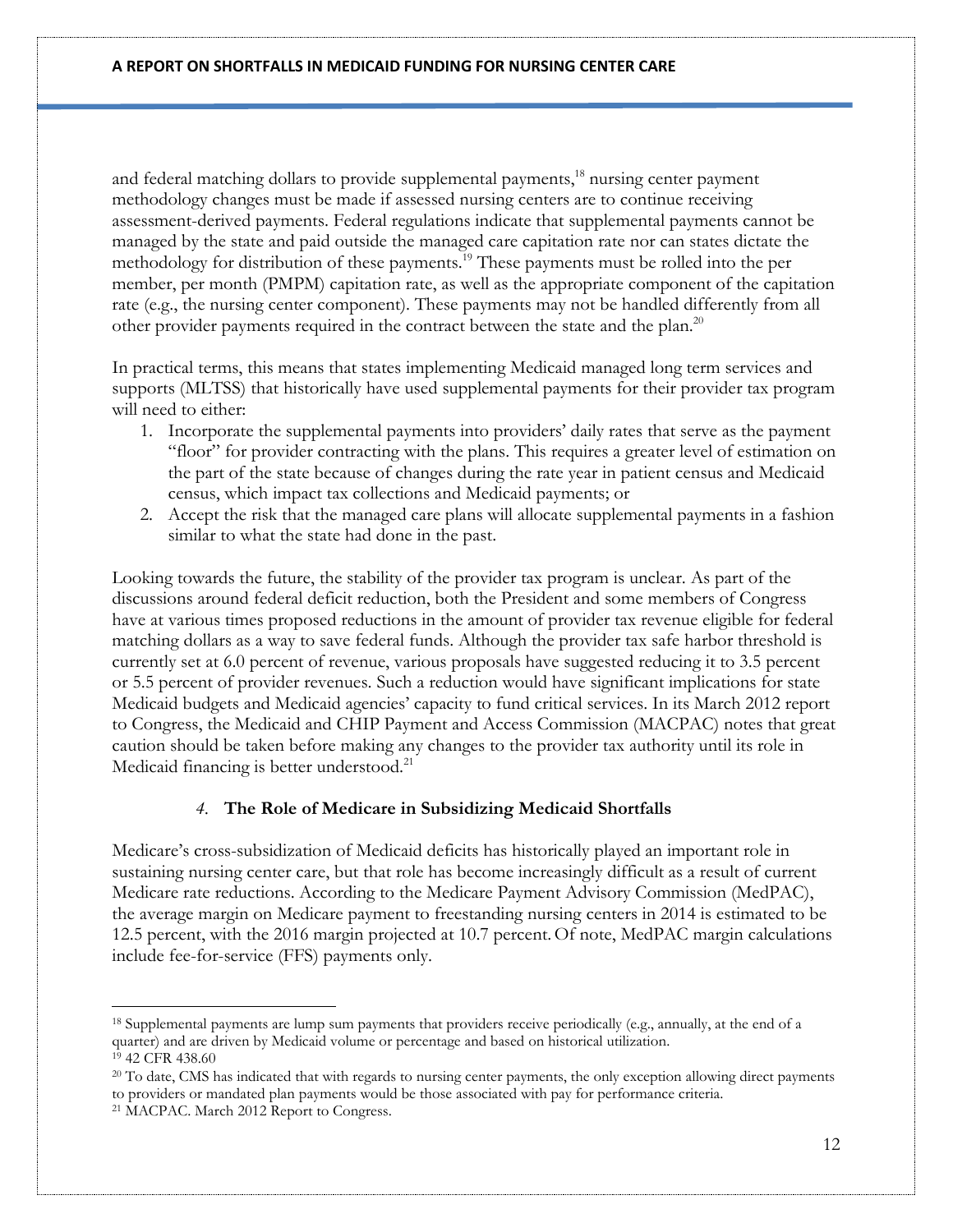Specifically, while MedPAC's margin analysis include Medicare, commercial payers and Medicaid, the Commission does not account for the decreasing proportion of overall revenue attributed to Medicare and Medicaid FFS. Decreases in the number of bed days covered by Medicare and Medicaid FFS are driven by increasing Medicare Advantage penetration rates, expansion of Medicaid Managed Care, and will be further impacted by CMS demonstrations such as Accountable Care Organizations and the Comprehensive Care Joint Replacement mandatory demonstration.

Our analysis indicates a 11.8 percent shortfall on Medicaid payment for 2015 (i.e., the weighted average 2015 shortfall of \$22.46 divided by the weighted average Medicaid rate of \$190.34). Assuming the 2015 Medicare margin is comparable to that projected in 2014, the weighted average figure from these two government-funded programs is negative, meaning that providers cannot rely on Medicare to fully subsidize the costs of providing care to low income individuals covered by Medicaid (Table 3).

| Table 3. Estimated Combined Medicare/Medicaid Shortfall for 2015 |                     |                                                    |         |          |        |  |  |  |
|------------------------------------------------------------------|---------------------|----------------------------------------------------|---------|----------|--------|--|--|--|
| Payer                                                            | 2015Average<br>Rate | <b>Net</b><br>Margin<br>(Shortfall)<br>in Billions |         |          |        |  |  |  |
| Medicare <sup>22</sup>                                           | \$513.89            | 71.9                                               | \$36.93 | $12.5\%$ | \$4.62 |  |  |  |
| Medicaid<br>\$59.47<br>\$190.34<br>$(11.8\%)$<br>312.4           |                     |                                                    |         |          |        |  |  |  |
| Net Medicare/Medicaid Shortfall                                  |                     |                                                    |         |          |        |  |  |  |
| Net Medicare/Medicaid Margin as a Percentage of Revenue          |                     |                                                    |         |          |        |  |  |  |

Source: Medicare Rates based upon AHCA SNF PPS Simulation Model using CMS 2014 Medicare Part A claims data. Medicare Days from June 2015 CASPER data. Medicare margin percentage derived from December 2015 MedPAC meeting. Medicaid rates, days, and margins derived from this report.

If MedPAC's projected 2015 SNF margin of 10.7 percent were used instead of the higher 2014 SNF margin, the net Medicare/Medicaid shortfall would increase to \$3.07 billion, or a negative 3.2 percent of revenue.

Anecdotal evidence indicates that both the rates negotiated and lengths of stay under Medicare managed care are lower than under the FFS program. Incorporating their margin data and days would likely result in an even greater net combined Medicare/Medicaid Shortfall than reflected in the table.

# *5.* **State Budget and Medicaid Programmatic Trends**

l

*State Fiscal Conditions*. Following the most serious economic conditions since the Great Depression, state fiscal conditions are improving modestly overall, but recovery is ongoing and uneven across the states. State spending levels are still below pre-recession highs set back in 2008 when factoring in inflation. <sup>23</sup> Looking forward to state fiscal year (SFY) 2016, general fund expenditures are projected

<sup>&</sup>lt;sup>22</sup> These data are for Medicare Part A and do not reflect nursing center services provided under Part B or Medicare Advantage.

<sup>&</sup>lt;sup>23</sup> The Fiscal Survey of States: A Report by the National Governors Association and the National Association of State Budget Officers. Spring 2015.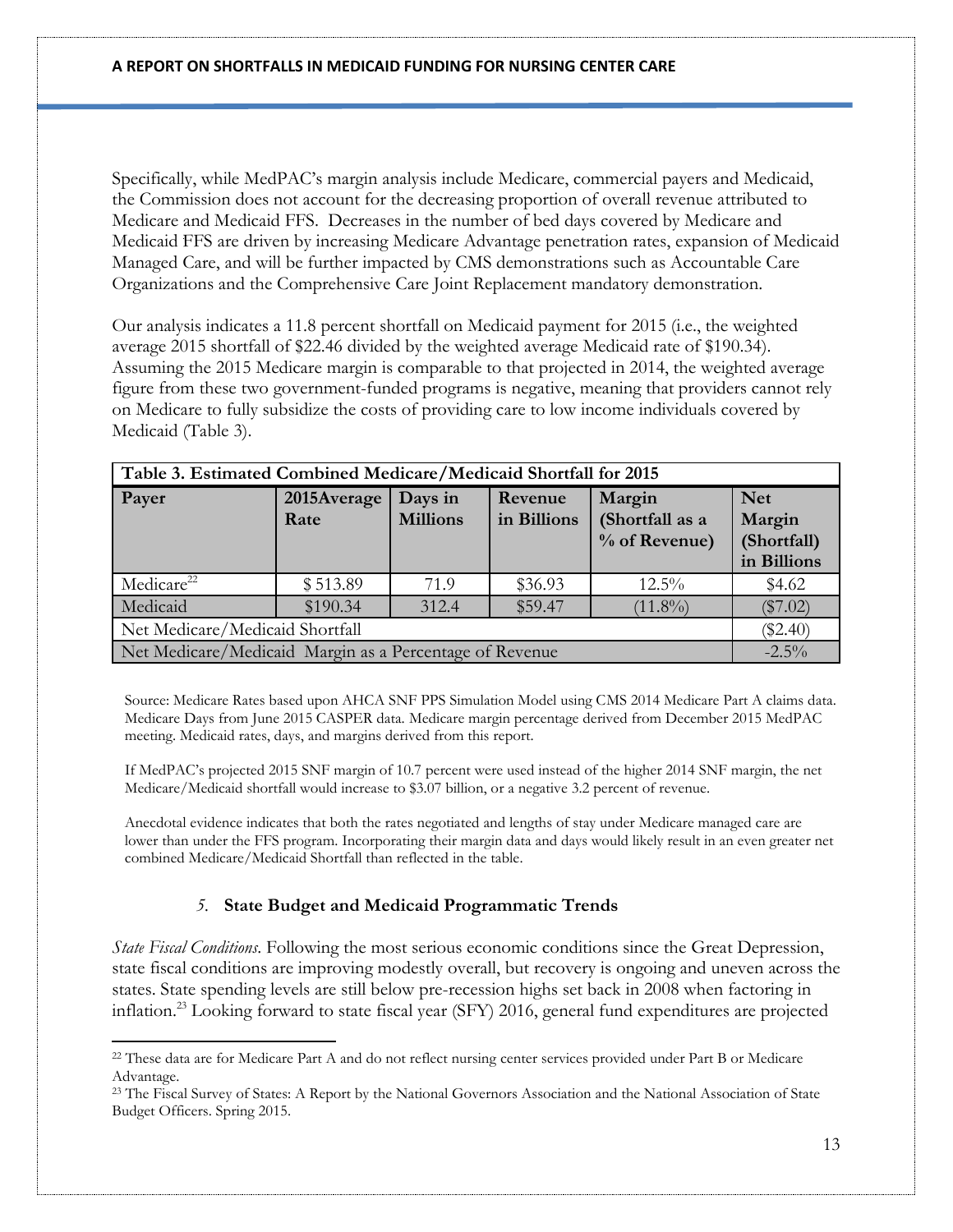to grow moderately based on governors' recommended budgets. However, there is variation across states regarding their fiscal health. For example, energy producing states, such as Alaska, North Dakota, and West Virginia, are in particularly difficult budgetary situations due to oil prices and new environmental protection requirements, respectively.<sup>24</sup>

*State General Fund Expenditures.* In SFY 2016, state general fund expenditures are projected to increase 3.1 percent, a slower rate of growth than the estimated 4.6 percent increase in the previous fiscal year. Overall, budgets show general fund spending projected to increase to \$779.6 billion in SFY 2016 as compared to an estimated \$756.2 billion in 2015. <sup>25</sup> With reports emerging of uneven recoveries among the states and predicted state budget shortfalls, some states are still looking for ways to achieve savings, from Medicaid or other program areas.<sup>26</sup>

*Medicaid Spending*. Medicaid makes up a significant amount of state budgets currently,<sup>27</sup> and in the future, this will likely increase. For SFY 2015, total Medicaid spending was estimated to grow by 18.2 percent with state and federal funds increasing by 5.2 percent and 24.2 percent, respectively. This increase is driven largely by the Medicaid expansion that went into effect January 1, 2014. This trend is likely to continue as Governors' recommended budgets for SFY 2016 assume an increase in Medicaid spending of 5.2 percent in total funds— a 3.1 percent and 6.9 percent increase in state and federal spending, respectively. In the near term, federal spending on Medicaid has been increasing as the federal government pays for the full cost of the Medicaid expansion. In the future, state Medicaid spending is likely to increase as the federal matching rate for Medicaid expansion phases down to 90 percent between 2017 and 2020.<sup>28</sup>

*Medicaid Enrollment*. During this same time (SFY 2015), Medicaid enrollment was estimated to increase by 13.4 percent and is projected to increase an additional 4.6 percent in SFY 2016.<sup>29</sup> Much of this is likely due to certain states taking up the Medicaid expansion. Among states that had implemented the Medicaid expansion and were covering newly eligible adults in July 2015, Medicaid and CHIP enrollment rose by nearly 30 percent compared to the July-September 2013 baseline period. Among states that have not expanded Medicaid, enrollment increased approximately 9.9 percent over the same period.<sup>30</sup>

l <sup>24</sup> Ibid

 $25$  Ibid

<sup>26</sup> Health Management Associates Weekly Roundup [http://www.healthmanagement.com/publications/hma-weekly](http://www.healthmanagement.com/publications/hma-weekly-roundup/)[roundup/](http://www.healthmanagement.com/publications/hma-weekly-roundup/)

<sup>27</sup>Medicaid made up about 24.4 percent of total state spending from all funding sources (including the federal government) in SFY 2013.

<sup>&</sup>lt;sup>28</sup> As a result of the Affordable Care Act, beginning in January 1, 2014 state Medicaid programs had the option to expand to cover non-pregnant, non-elderly individuals with incomes up to 138 percent of the federal poverty level. As of March 2014, 28 states and the District of Columbia had expanded Medicaid and a number of states continue to debate the issue.

<sup>29</sup> The Fiscal Survey of States: A Report by the National Governors Association and the National Association of State Budget Officers. Spring 2014.

<sup>30</sup> Based upon July 2015 enrollment data https://www.medicaid.gov/medicaid-chip-program-information/programinformation/downloads/july-2015-enrollment-report.pdf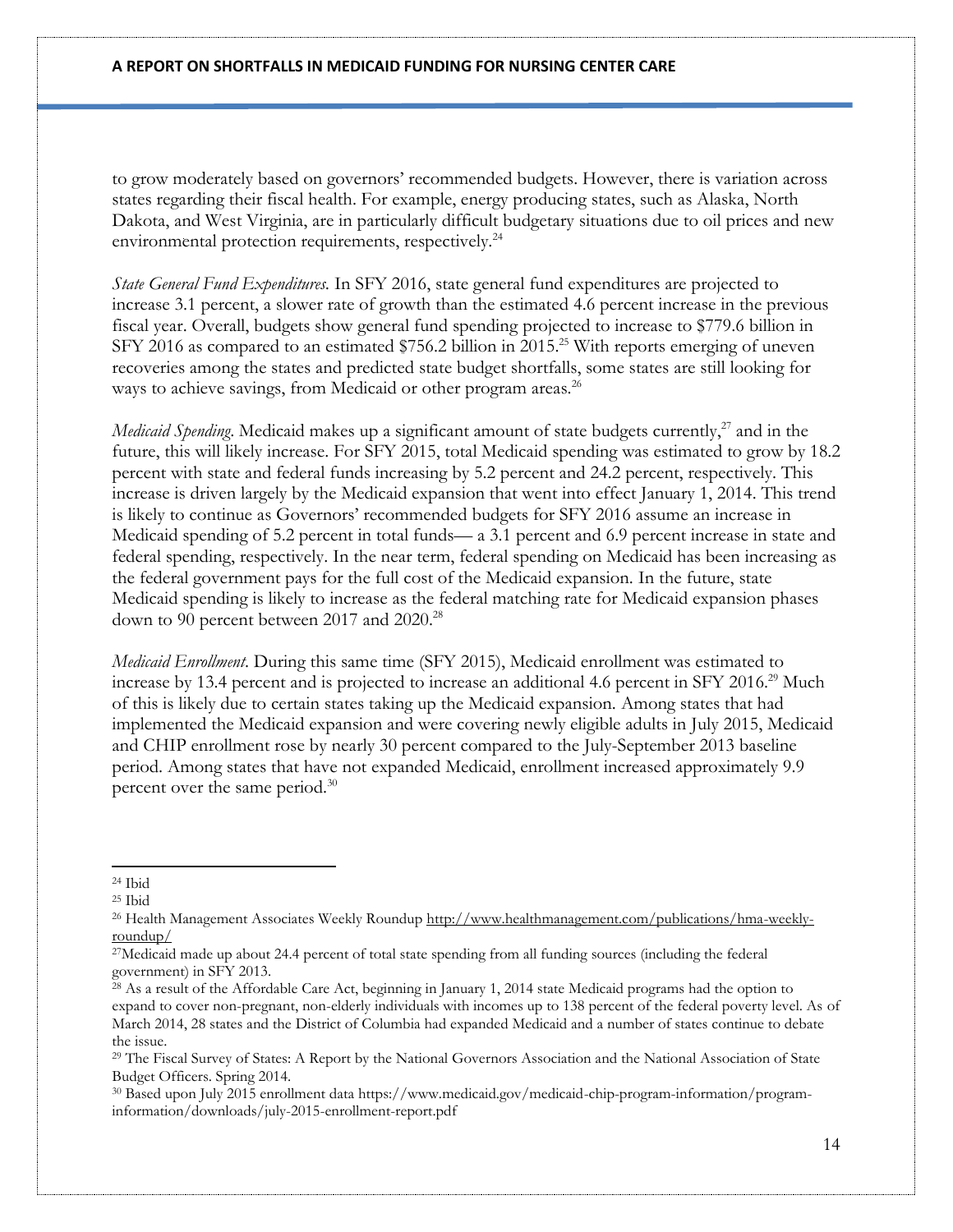Figure 4, below, shows the change in total Medicaid spending and enrollment between years. However, both spending and enrollment changes will vary by state, largely depending on whether or not a state is expanding Medicaid under the ACA.



Medicaid spending and enrollment, along with care delivery, is also driven by delivery system reform. Figure 5 below shows current and planned changes states are working on or anticipate in the coming year.



With states having finite resources relative to both funding and manpower, the competition for these resources among existing and new delivery models will be far more challenging in the future than it is today. In addition, as these initiatives expand to include LTSS, such changes could result in other entities setting nursing center rates and narrowing provider networks, which ultimately could impact beneficiary access to care.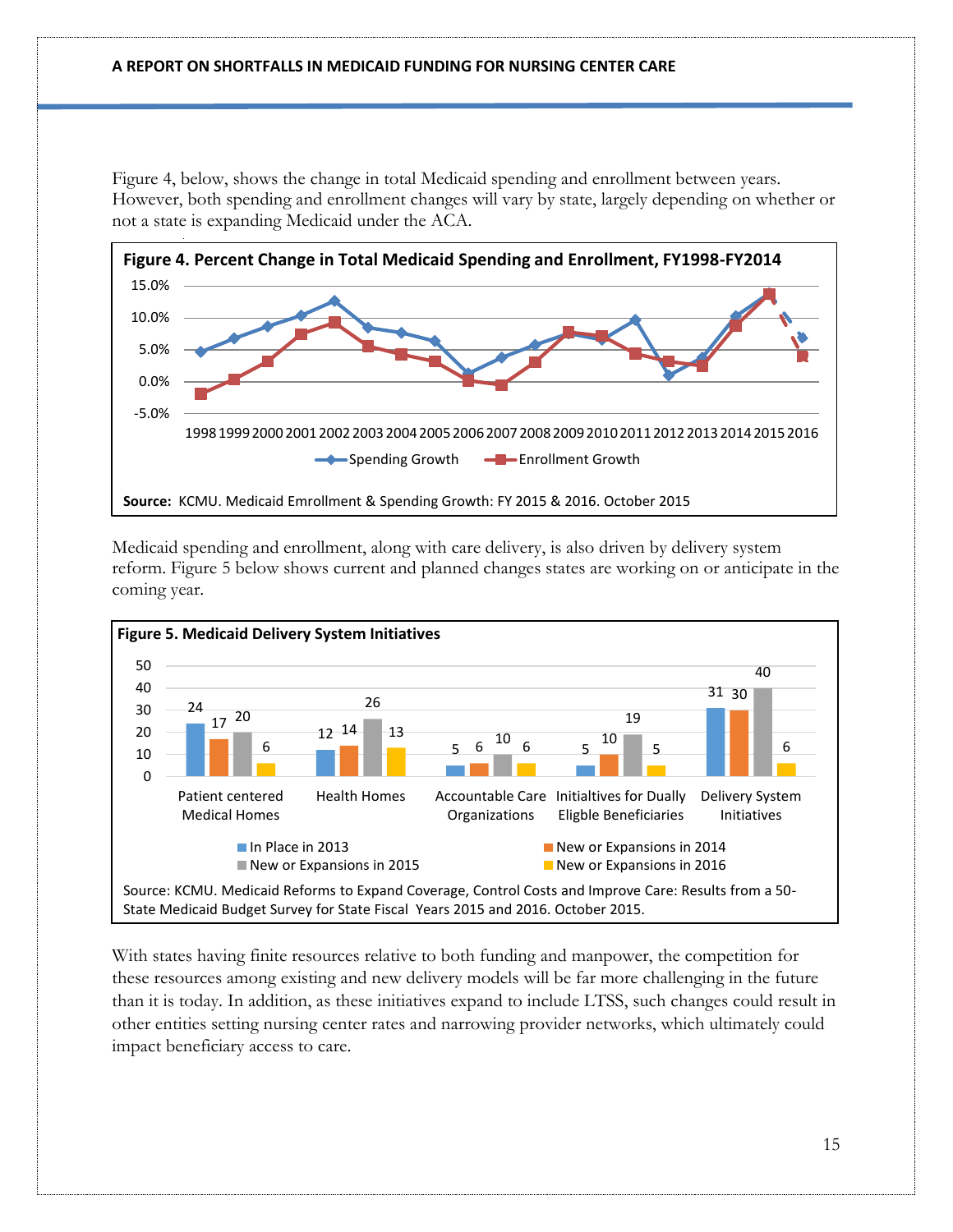### *6.* **Outlook for Medicaid Financing**

In an effort to control growth of the federal deficit, Congress enacted the Budget Control Act of 2012 (BCA), which set caps on security and non-security budget authority. <sup>31</sup> Since Congress did not act upon legislation aimed at reining in spending, the BCA spending caps were reset to apply to the 2013 through 2021 budgets. Additionally, automatic procedures went into effect to reduce both discretionary and mandatory spending during that period (e.g., sequestration), with \$1.2 trillion in cuts going into effect in March 2013, including cuts to Medicare but not Medicaid, which was excluded.

Although concerns had been raised about how the Medicaid program might be impacted by deficit reduction discussions, this budget deal did not make large changes to the program. However, in the future, due to continued Medicaid growth and concerns about federal and state program oversight, it is likely that Congress may consider changes that could result in shifting Medicaid program costs to states, beneficiaries, and providers. This could have a devastating impact on a profession already struggling to deliver care and supports at Medicaid payment rates that do not adequately cover the costs of such care. Already, Congressional hearings have been convened on Medicaid financing and program structure to prepare for 2017 Medicaid reform debates.

Another factor that could potentially influence financing in the future is the number of seniors living in poverty. Research based on the Census Bureau's supplemental poverty measure indicates that the poverty rate among people ages 65 and older may be higher than is reflected in the official poverty measure, and is particularly high in some states. Although there are notable differences between the two measures, there is ongoing interest in assessing these methods for measuring poverty.<sup>32</sup> If these data prove correct and more seniors are living in poverty than expected, this could have significant implications on any policy changes Congress considers to entitlement programs such as Social Security and Medicare, which could in turn affect the Medicaid program.

l

<sup>31</sup> Congressional Budget Office. Sequestration Update Report: August 2012.

<sup>32</sup> Levinson, Z. et al. A State-by-State Snapshot of Poverty Among Seniors: Findings From Analysis of the Supplemental Poverty Measure. May, 2013. http://kaiserfamilyfoundation.files.wordpress.com/2013/05/8442-state-by-state-snapshotof-poverty-among-seniors-may.pdf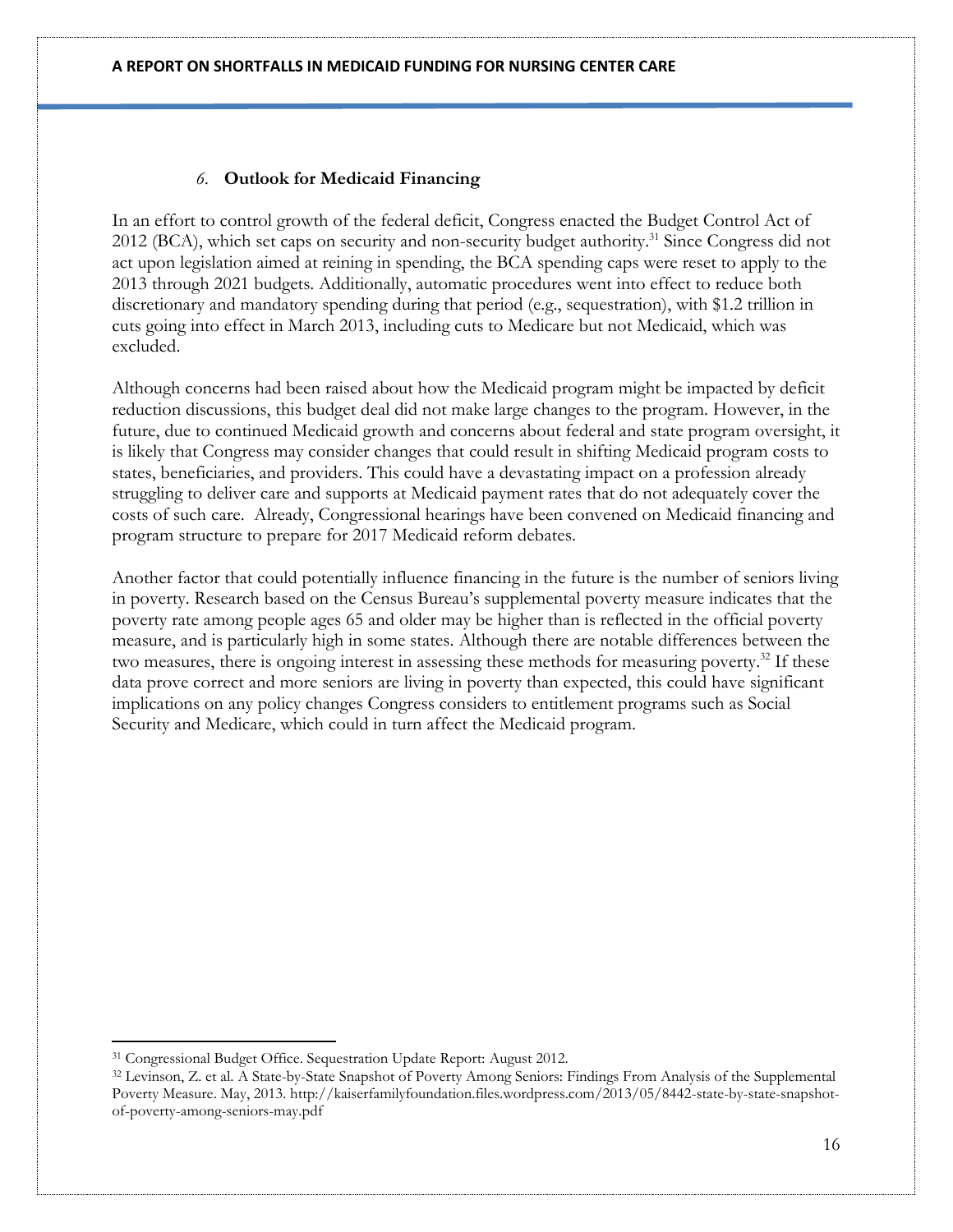## **Trends in Long Term Services and Supports Impacting Nursing Centers**

In response to rapidly increasing demand for LTSS and overall Medicare and Medicaid budgetary pressure, a number of trends, some long-standing and others new, will impact nursing centers.

### *1.* **Home and Community-Based Services Expansion**

States continue to heavily emphasize HCBS and are allocating more Medicaid funds toward HCBS programs and away from nursing centers. In terms of Medicaid financing for LTSS, as with overall Medicaid spending, the Great Recession significantly impacted state spending on such services. Between federal fiscal year (FFY) 2009 and FFY 2010, total LTSS spending contracted by one percent after growth rates of nine percent between FFY 2007 to FFY 2008 and approximately six percent between FFY 2008 and FFY 2009. HCBS spending continued to increase during this period but at a much lower rate than in previous years; all non-institutional spending grew at about two percent between FFY 2009 and FFY 2010, compared to double-digit rates of growth in preceding years. At the same time, however, nursing center expenditures contracted at twice that rate, approximately four percent.<sup>33</sup> Recent analyses suggest that spending is now more evenly divided between HCBS and traditional long term care providers—at 51 percent and 49 percent, respectively<sup>34</sup>—a shift which has taken place largely over the past decade.

In 2015 and planned for 2016, states again are investing heavily in HCBS expansion efforts. In SFY 2015 and SFY 2016, 46 states expanded HCBS.<sup>35</sup> These changes are, in part, driven by opportunities made available under the ACA that are aimed at expanding the use of HCBS. Many of these programs offer enhanced federal Medicaid matching percentage (EFMAP) for HCBS above the states' traditional matching rate, helping to make them of particular interest to states. No such EFMAP opportunities exist for center-based LTSS.



<sup>33</sup> Burwell, et. al. Medicaid Long Term Services and Supports Spending 2011. Thomson Reuters.

<sup>34</sup> Truven Health Analytics and Mathematica Policy Institute for the Centers for Medicare and Medicaid Services.

Medicaid Expenditures for Long-Term Services and Supports (LTSS) in FY 2013. June 2015.

 $\overline{a}$ 

35 . KCMU. Medicaid Reforms to Expand Coverage, Control Costs and Improve Care: Results from a 50-State Medicaid Budget Survey for State Fiscal Years 2015 and 2016. October 2015.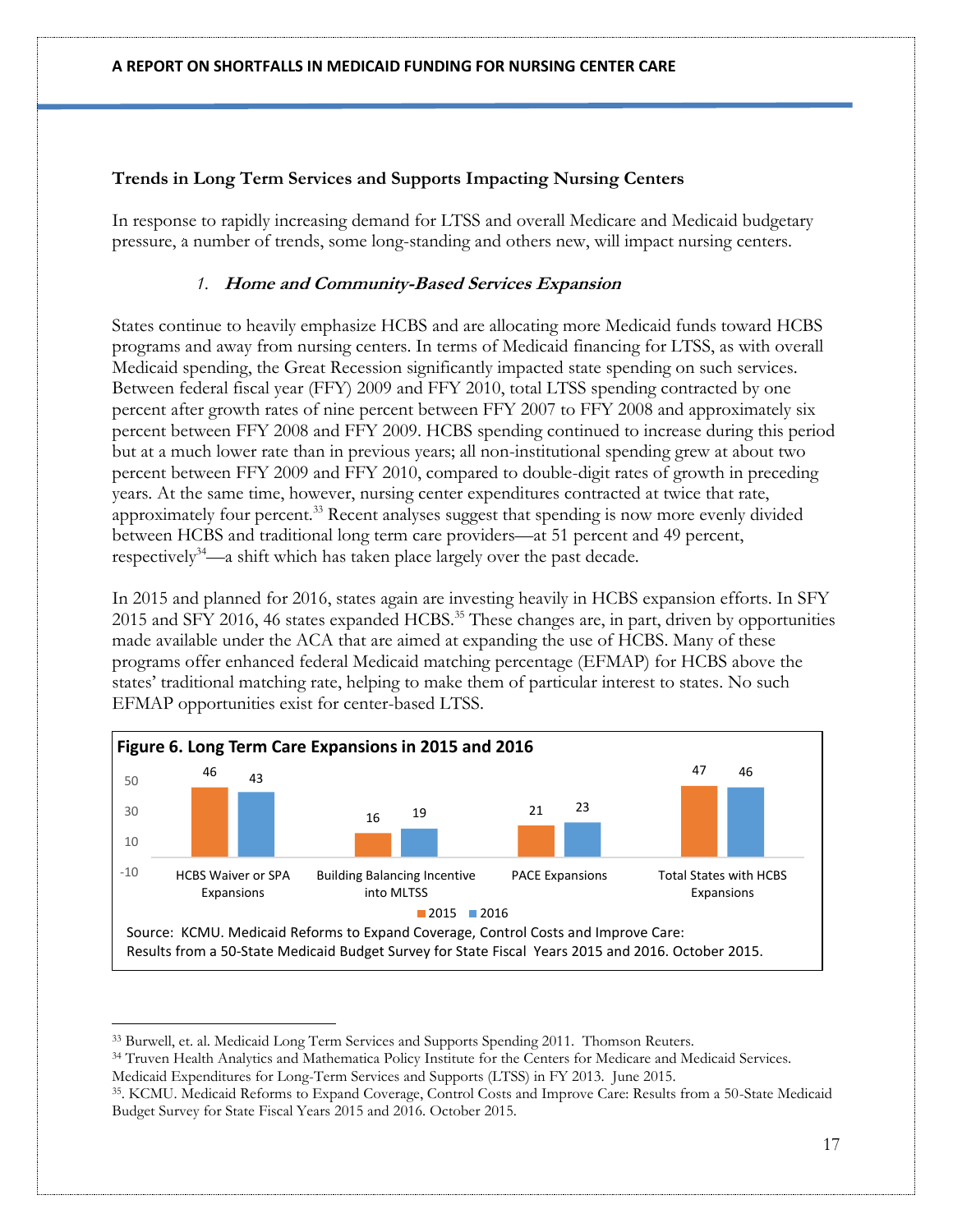In addition, in January 2014, CMS issued a new HCBS rule which made a number of significant program changes. These changes included new requirements that define the qualities of settings and service delivery requirements that are eligible for Medicaid reimbursement under various waiver programs. States have raised questions and concerns regarding the differences in the populations able to receive HCBS and how their needs might vary, as well as how to honor personal choices of beneficiaries given the rule's emphasis on integration. They have also highlighted the difficulty some providers, especially those in rural areas, might face in complying with this new rule, both in terms of cost and physical plant changes. <sup>36</sup> This could impact the availability of Medicaid funding for certain providers if they are determined, based on the criteria laid out in this rule, to not meet definition of a community-based setting. Examples include assisted living and adult day. As a result, beneficiaries would have to find a new setting, either through some other community-based or traditional provider of long term care, for the services they receive.

### *2.* **Managed Care**

l

Medicaid MLTSS is a rapidly growing payment and systems transformation effort. State use of this model has not historically been widespread, but this has started to change within the past few years, with an increasing number of states choosing to deliver LTSS through arrangements with managed care organizations (MCOs). 37

An analysis of  $16^{38}$  states that, at the time of the report had implemented MLTSS in Medicaid, found that among the states offering these programs, only seven operated statewide, and in some cases only served specific populations. However, by 2017, researchers estimate that 31 states would have some form of MLTSS.<sup>39</sup> Much of this expansion is being driven by the Medicare-Medicaid integration efforts that were included in the ACA, with the duals demonstrations trying to better align financing and integrate services for people eligible for both Medicare and Medicaid (dual eligibles). 40

*State Variation*. MLTSS programs differ widely from state to state, including the populations covered, whether enrollment is mandatory or voluntary, the geographic reach of the program, and the number of contracted plans per region.

Expansion of MLTSS will dramatically alter the environment in which nursing centers operate. In states that allow plans to negotiate rates with providers, the experience is that providers have limited negotiating leverage unless they have a high concentration of centers in a given market or will accept

<sup>36</sup> . KCMU. Medicaid Reforms to Expand Coverage, Control Costs and Improve Care: Results from a 50-State Medicaid Budget Survey for State Fiscal Years 2015 and 2016. October 2015.

<sup>37</sup> Medicaid and CHIP Payment and Access Commission (MACPAC). Vardaman, K., (Presenter). (2014). *[Managed Long-](https://a7d050c2-a-10078ef1-s-sites.googlegroups.com/a/macpac.gov/macpac/home/transcripts/MACPAC_2014-10_Transcript.pdf?attachauth=ANoY7cpuyGZAzKhO5gRlu2Zt0EHGnKLctH8_danJhqK4-DGEHeuR3sjLJGAr0HNXaBKcHAjmiyLCODTyDsnKjwHjKEMrFwjaamn7cScR_pwvFYw83O4RL3vMP5cBtaX-MRjk8QLrIj7OiK6HJaaa9WN5WH1-ROywxQsvXEYAduu7bMfGWwl2d3EdOIIaVIEEcCYk6CG0HxL4cQEWD5vZRVVO4lOEK9dbfisZ_d-C0g0ZURfwfO8hA2Ik5XWhrDRj3VPXJRpodgyG&attredirects=0)[Term Services and Supports: Overview and Themes from Site Visits](https://a7d050c2-a-10078ef1-s-sites.googlegroups.com/a/macpac.gov/macpac/home/transcripts/MACPAC_2014-10_Transcript.pdf?attachauth=ANoY7cpuyGZAzKhO5gRlu2Zt0EHGnKLctH8_danJhqK4-DGEHeuR3sjLJGAr0HNXaBKcHAjmiyLCODTyDsnKjwHjKEMrFwjaamn7cScR_pwvFYw83O4RL3vMP5cBtaX-MRjk8QLrIj7OiK6HJaaa9WN5WH1-ROywxQsvXEYAduu7bMfGWwl2d3EdOIIaVIEEcCYk6CG0HxL4cQEWD5vZRVVO4lOEK9dbfisZ_d-C0g0ZURfwfO8hA2Ik5XWhrDRj3VPXJRpodgyG&attredirects=0)* "Interview Transcript".

<sup>38</sup> The 16 states in the study were Arizona, California, Delaware, Florida, Hawaii, Massachusetts, Michigan, Minnesota, New Mexico, New York, North Carolina, Pennsylvania, Tennessee, Texas, Washington and Wisconsin.

<sup>39</sup> Health Management Associates. MLTSS Network Adequacy: Meeting the Access Requirements of an Emerging Market. February 2016.

<sup>40</sup> Moving towards these changes has been a challenge, with some states that originally submitted proposals withdrawing them, citing concerns about plan reimbursement, unclear conditions in the memorandum of understanding (MOU), and administrative challenges among the reasons for withdrawing.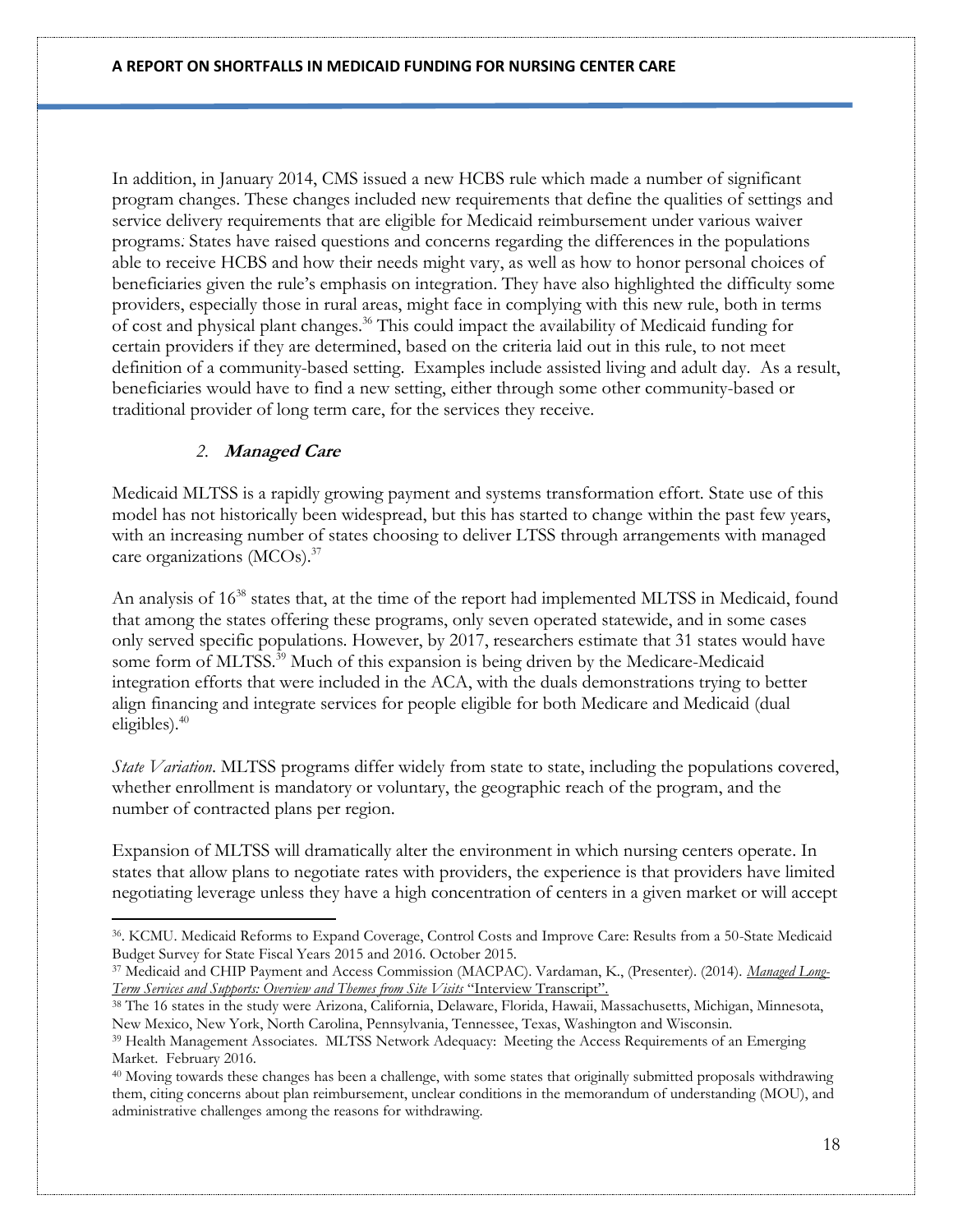patients that the plans have difficulty placing, such as residents with complex medical needs or severe behavioral issues. Historically, the end result has been lower occupancy rates, slower payment for services, and limited opportunity to negotiate adequate rates for services. Another key factor that will affect nursing center payments are how provider taxes are structured in states that implement MLTSS. This is discussed in "Provider Taxes as a Funding Source for Rates" section of the report.

*Implementation Challenges.* While states have required plans to meet specific criteria relative to systems and processes prior to MLTSS implementation, there have been numerous transition issues impacting providers. Infrastructure and communication issues have resulted in disruptions in claims processing, payment and enrollment verification.

Although managed care is often portrayed as a better way to coordinate a person's care, there is evidence that plan delegation to subcontractors can undermine coordination efforts. This creates a difficult operating environment for providers. Authorizations for services are often delayed because subcontractors may not have signed contracts with their enrollees nor the necessary processes in place to issue authorizations for nursing center. In addition, nursing centers are required to contract with each subcontractor separately instead of entering a single contract with each of the health plans, creating additional administrative difficulty that did not exist under fee for service.

MACPAC noted several themes when staff presented preliminary findings from site visits at their October 2014 public meeting. They noted state variation in the development and implementation of assessment tools, quality measures,<sup>41</sup> the degree to which medical care is integrated (some LTSS programs are not incentivized to consider the full spectrum of Medicaid benefits), and the need for better preparation of the provider community for changes. Overall, staff reported that these visits revealed concerns from the stakeholder community about the inconsistency in LTSS service delivery by MCOs, inconsistent case management across plans, need for improvement in data infrastructure, oversight, and the need for new ways to incentivize better performance.

*State Incentives to Plans to Promote Rebalancing.* Under MLTSS arrangements, states often build incentives into managed care plan contracts emphasizing HCBS over center-based services. Examples of this can include paying plans the same rate regardless of setting (nursing center or HCBS), which encourages plans to promote HCBS because the cost of care tends to be less expensive, or rewarding plans for appropriate transitions from nursing centers to the community or for keeping a certain number of beneficiaries in community settings and out of nursing centers.<sup>42</sup> The Medicare-Medicaid integration efforts will also provide further incentives to states to promote HCBS for dual eligibles enrolled in managed care by applying savings achieved from avoided services (e.g., hospital readmissions or emergency department visits) to expand HCBS, which are often only offered to people in waiver programs that have capped enrollment.<sup>43</sup>

 $\overline{a}$ 

<sup>41</sup> According to plans and states, oversight primarily relies on process measures; there is a need for better assessment of MCO quality when providing LTSS.

<sup>42</sup> Gore, S. and Klebonis, J. Medicaid Rate-Setting Strategies to Promote Home- and Community-Based Services, CHCS, May 2012. http://www.chcs.org/usr\_doc/Incentivizing\_HCBS\_in\_MLTS\_Programs\_05\_01\_12.pdf <sup>43</sup> Ibid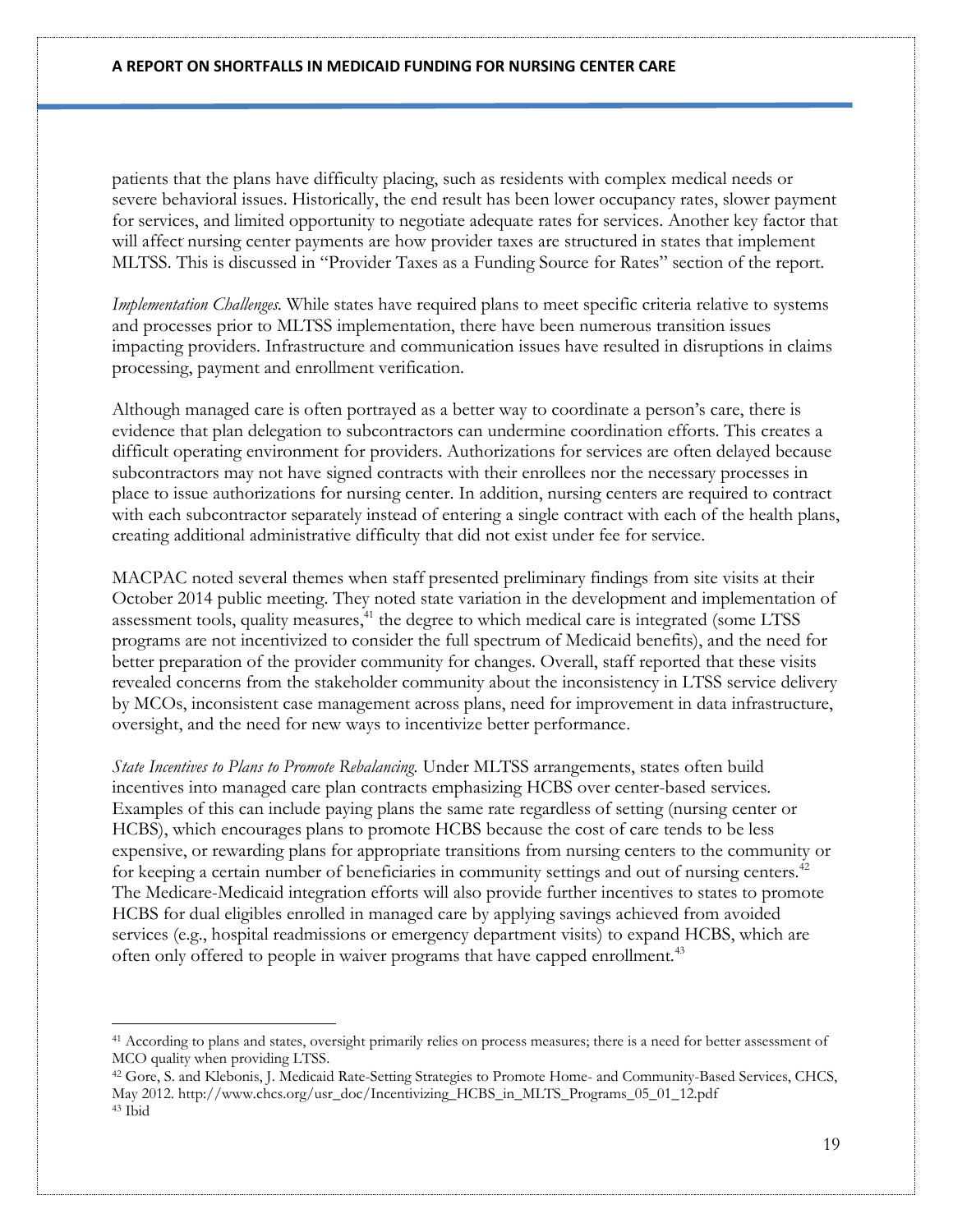*Looking Forward.* While the goal of better integrating care and services for dual eligibles is laudable, the current approach poses an array of challenges and unknowns for nursing centers. Under the dual demonstrations, rates paid by plans to participating providers will vary by state. In some cases, the existing state plan methodology will serve as the Medicaid rate floor, while in other states, a negotiated rate approach will be used. Providers will likely experience lower long-stay occupancy rates and experience shorter average lengths of stay for Medicare-financed post-acute care. The end result for nursing centers is likely a future of financial uncertainty due to a lack of bargaining leverage in rate negotiation and the likelihood of slower payment from managed care plans than under a state-administered system.

## 3. **Value-Based Purchasing**

Currently, little to no federal guidance exists on Medicaid value-based purchasing (VBP), resulting in states having considerable discretion in developing Medicaid payment methods. Over the years, states have experimented with a variety of approaches, including add-on or supplemental payments for providers that achieve certain structure, process and/or outcome measures.

These programs are often funded without additional state appropriation; either by allocating a portion of the existing rate appropriation to VBP or utilizing provider taxes as the funding source. Currently, ten states have a pay for performance program in place for nursing centers that provides meaningful incentives to providers, and seven of these are funded by provider tax programs. 44 However, when existing rate dollars are carved out and used for VBP, providers are effectively receiving only a deferred payment for the costs of care they have already incurred, rather than an incentive payment or bonus over and above their costs to deliver quality care and services. As part of a broader initiative to shift from "volume to value," CMS is imbedding value-based purchasing requirements into various regulations including the soon to be final Medicaid managed care regulation, supplemental payment approvals, and requirements for waiver approvals.

Research has raised concerns about VBP arrangements.<sup>45</sup> Specifically, researchers question whether the size of the incentive payments are sufficient to stimulate change by providers. Additionally, many Medicaid VBP programs create little or no incentive for improvement so that only the highest performers are rewarded, or the rewards are on a sliding scale basis, again disproportionately rewarding the highest performers. Still other critics question whether the metrics used in VBP programs are what matters most to consumers or are simply cost drivers.

# *4.* **Increasing Numbers of Older Adults with Intense Support Needs**

Rising levels of older adults with multiple chronic conditions and disabilities may lead to a heightened demand for post-acute care following a hospital stay. Between 2010 and 2050, the U.S. population over age 65 is projected to double from 40.2 to 88.5 million.<sup>46</sup> The proportion of people

 $\overline{a}$ <sup>44</sup> AHCA survey of state affiliates.

<sup>45</sup> Becky A. Briesacher, Ph.D., Terry S. Field, D.Sc., Joann Baril, and Jerry H. Gurwitz, M.D. Pay-for-Performance in Nursing Homes. [Health Care Finance Rev.](http://www.ncbi.nlm.nih.gov/pubmed/19544931) 2009 Spring;30(3):1-13.

<sup>46</sup> Vincent, G. and Velkoff, V. The Next Four Decades – [The Older Population in the United States: 2010 to 2050. U.S.](http://www.census.gov/prod/2010pubs/p25-1138.pdf)  [Census Bureau.](http://www.census.gov/prod/2010pubs/p25-1138.pdf)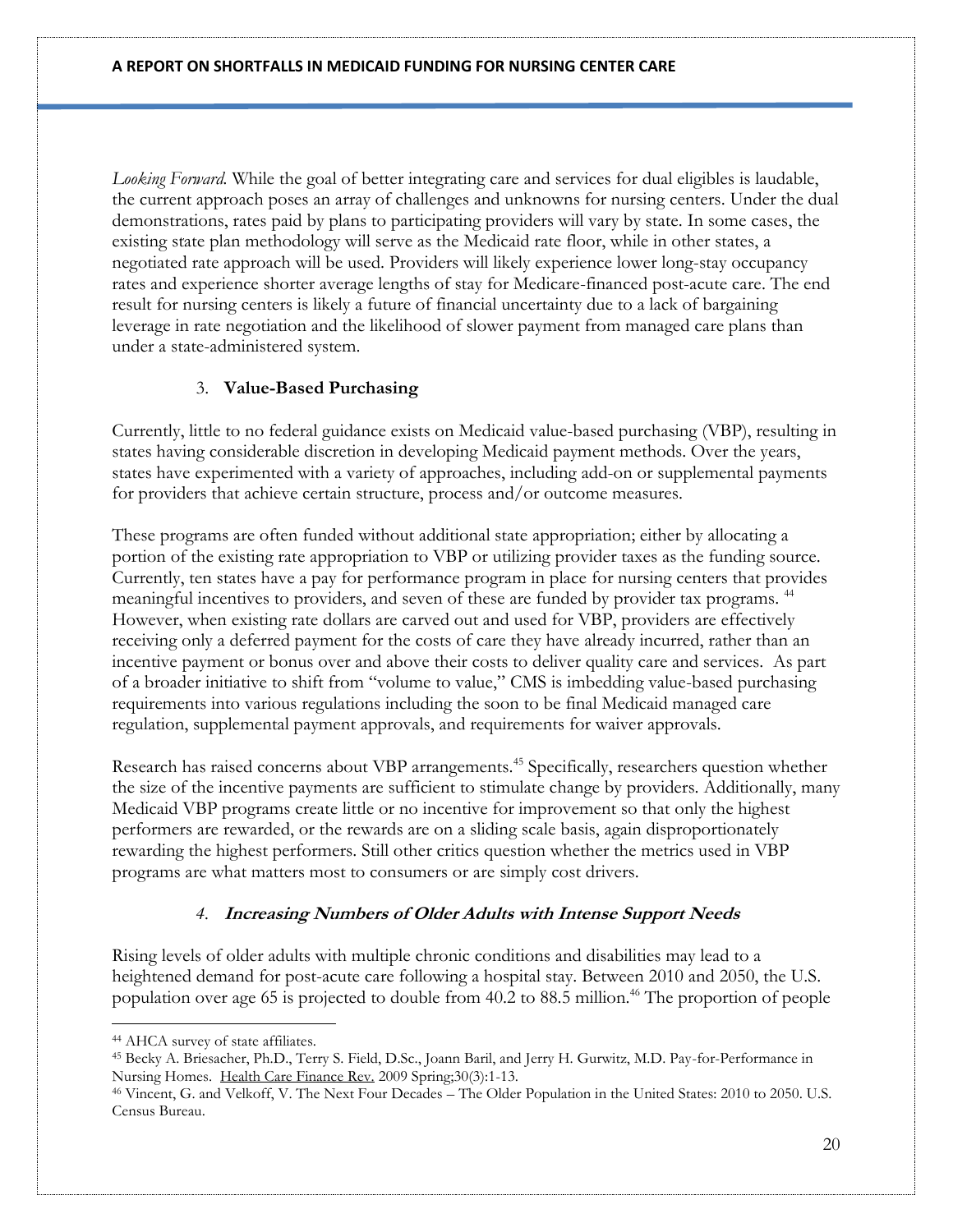age 85 and over will also significantly rise.<sup>47</sup> This, combined with the increased numbers over the past ten years of adults ages 45 to 64 and 65 and older with two or more chronic conditions likely to result in disability, will impact service needs.<sup>48</sup>

A majority of older adults are living longer lives than ever before. The population of seniors 85 and older will especially hold a greater presence in our societal framework than in the past.<sup>49</sup> According to the Census's Bureau's 2010 report, older adults 85 to 94 experienced the fastest growth between 2000 and 2010, expanding by 29.9 percent. The population of individuals 95 and older also experienced a similar growth rate of 25.9 percent.<sup>50</sup> This particular portion of the senior population, often considered the "oldest-old", is currently growing and will continue to increase as Baby Boomers age.

This projected growth in the 85 and older population will likely contribute to a greater need for services. Research has documented that the incidence of disability and support needs increases with age, particularly among those over age 85. Due to demographics alone, LTSS spending for older adults may increase by more than 2.5 times between 2000 and 2040, and could nearly quadruple spending between 2000 and 2050 to  $$379$  billion.<sup>51</sup>

In addition to incidence of disability, the need for assistance with everyday activities also grows as people age. For example, nine percent of those between the ages of 65 and 69 need personal assistance, while up to 50 percent of older Americans over 85 need help with everyday activities.<sup>52</sup> Correlated with increasing age is the share of older adults in nursing centers. In 2010, 0.9 percent of the total population 65 to 74 years old resided in a nursing center compared to 10.4 percent of people ages 85 to 94 and 24.7 percent of people 95 years and over. <sup>53</sup> In terms of absolute numbers and percentages, the 85 and older population are the largest users of nursing center services.

These factors raise serious questions about the capacity of our nation's LTSS system to provide future demand for services. Policymakers will be challenged to respond to the growing need for LTSS and to assure that adequate safeguards are in place to protect the frailest LTSS beneficiaries across various care settings and delivery systems. Budget constraints and competing priorities will affect states' abilities to meet this demand both now and in the future.

 $\overline{a}$ 

<sup>47</sup> Fried, V. et. al. Multiple Chronic Conditions Among Adults Aged 45 and Over: Trends Over the Past Ten Years. U.S. Department of Health and Human Services, Centers for Disease Control, National Center for Health Statistics. <sup>48</sup> Fried, V. et. al. Multiple Chronic Conditions Among Adults Aged 45 and Over: Trends Over the Past Ten Years. U.S. Department of Health and Human Services, Centers for Disease Control, National Center for Health Statistics.

<sup>49</sup> Ortman, J., Velkoff, V. and Hogan, H. An Aging Nation: The Older Population in the United States. U.S. Census Bureau.

<sup>50</sup> Werner, Carrie. The Older Population: 2010. United States Census Bureau. November 2011.

<sup>51</sup>Allen, K. (2005). Long Term Care Financing: Growing Demand and Cost of Services are Straining Federal and State Budgets. Government Accountability Office

<sup>52</sup> The American Psychological Association. "Older Adults' Health and Age-Related Changes: Reality Versus Myth". <http://www.apa.org/pi/aging/resources/guides/older-adults.pdf> <sup>53</sup> <http://www.census.gov/prod/cen2010/briefs/c2010br-09.pdf>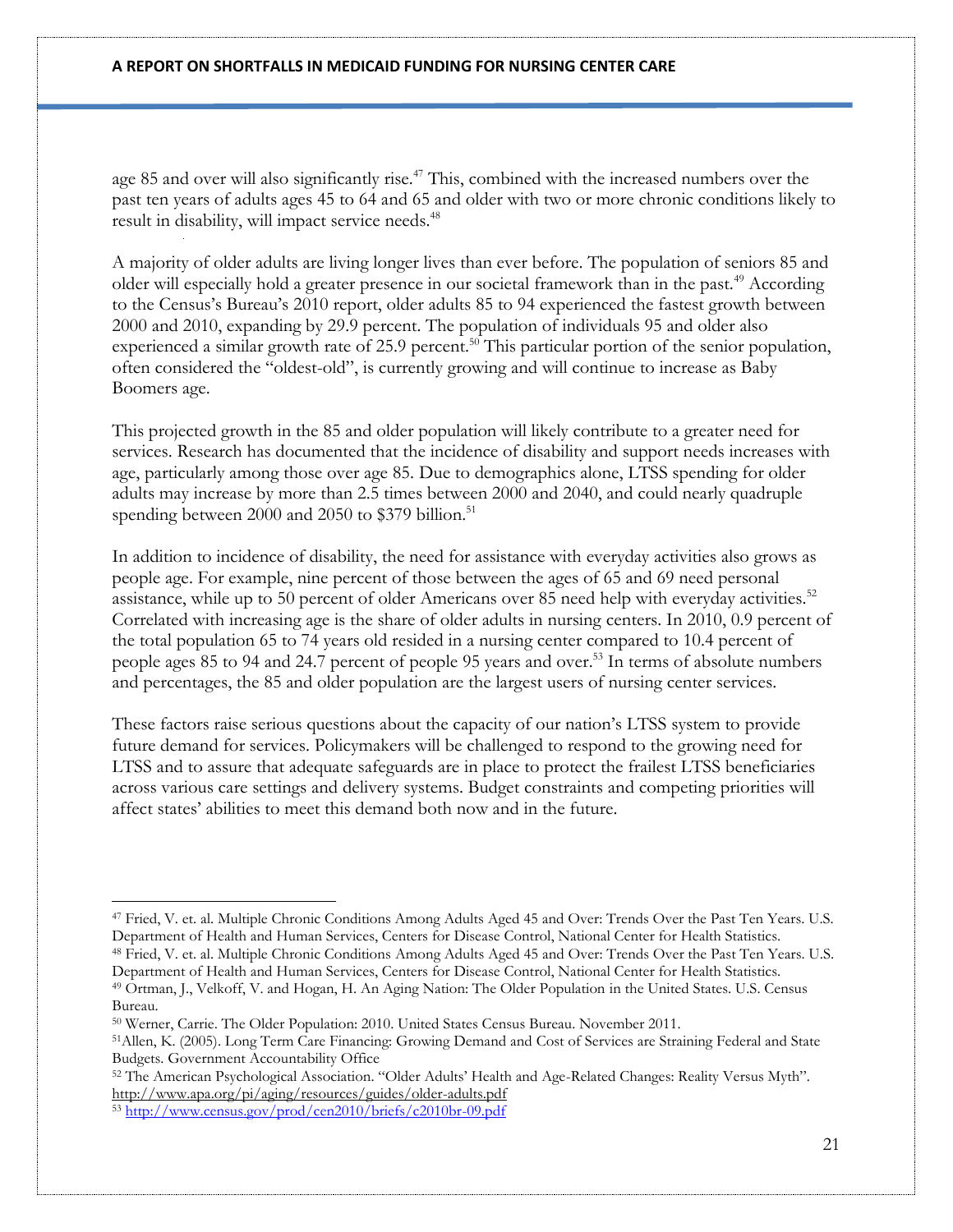### **Nursing Center Outlook for 2015**

Historically, nursing centers have struggled with Medicaid rates insufficient to cover the costs of delivering care to an increasingly frail and medically complex population. The future appears to hold additional instability. Among the states, key trends impacting nursing center capacity include increasingly tight Medicaid LTSS budgets as states expand HCBS to meet growing demand and expanding use of Medicaid managed LTSS. The one positive element is the improving economy, which often leads to higher Medicaid rates. However, the research shows that the improvement in states is uneven, and many states are still not increasing rates for nursing centers commensurate with at least the rate of inflation.

At the federal level, the sequestration includes some reductions in Medicare reimbursement, impacting an already fragile industry delivering care and supports to some of the nation's most vulnerable citizens. Additionally, CMS is likely to make changes to the nursing center Medicare prospective payment system (PPS) in the near future, which could reduce current payments.

In the near term, as Congress considers additional changes to Medicare and prepares for a Medicaid debate, it is possible further changes will be considered to bad debt, provider tax, and supplemental payments. If Congress were to make such changes to bad debt and provider tax, state Medicaid agencies and the profession would suffer significant budgetary challenges.

The federal government and states also are experimenting with payment and service delivery system innovations including Medicare and Medicaid Accountable Care Organizations (ACOs), Medicare-Medicaid integration efforts, and Medicare and Medicaid bundled payment methodologies. While it is unclear how these approaches will impact the nursing center sector in the long term, providers are raising preliminary concerns about excessive pressures to reduce overall spending, while maintaining and/or improving quality of care, associated with these payment reform movements.

In conclusion, current financial challenges and future uncertainty paints a difficult picture for the nursing center sector. As the number of older adults increase and the profession continues to see rising levels of multiple chronic conditions, the ability to meet the needs and expectations of the growing elderly and disabled populations without major overhauls in how the services are funded is major cause for concern.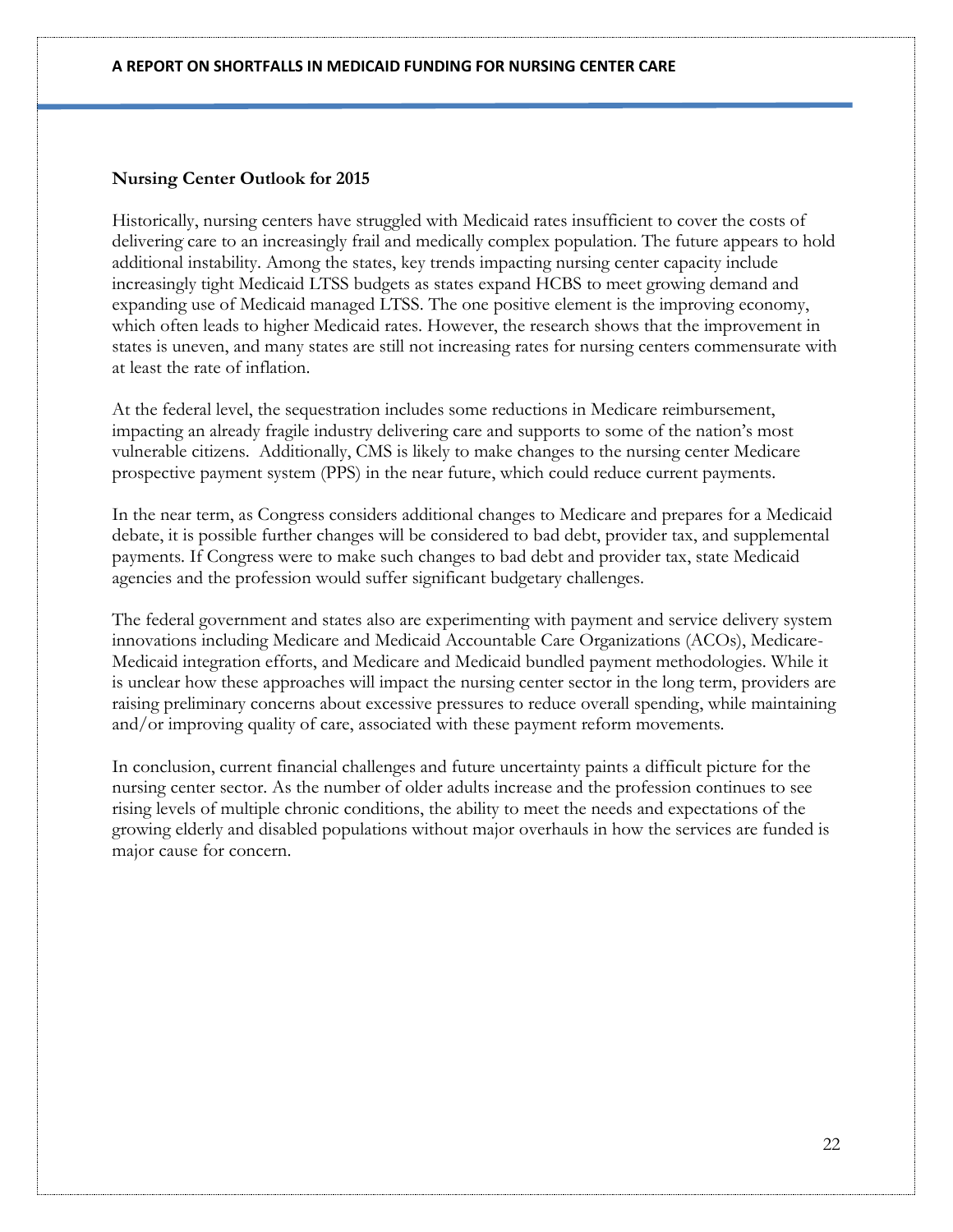**Appendices**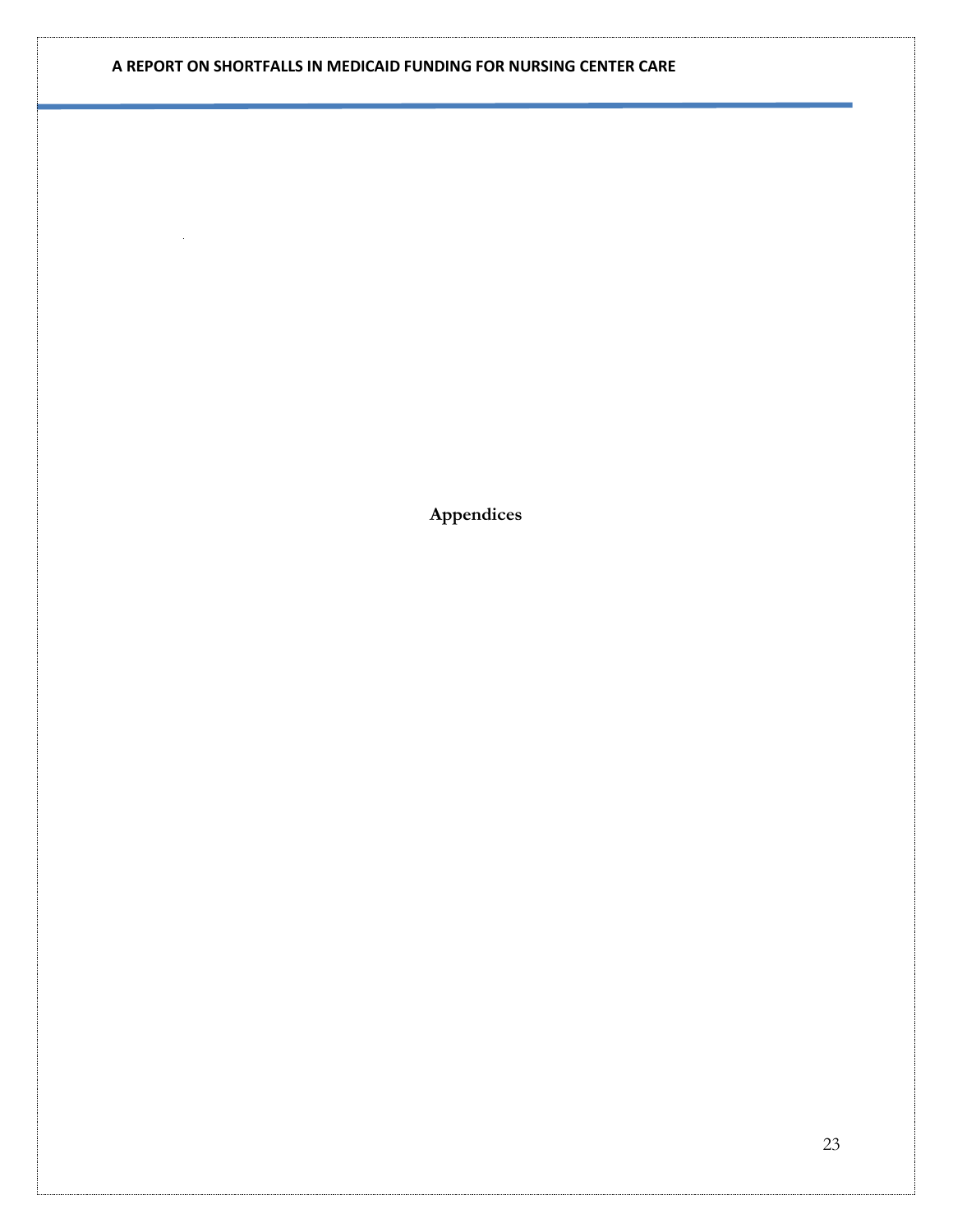**Appendix 1**

**Project Approach and Methodology**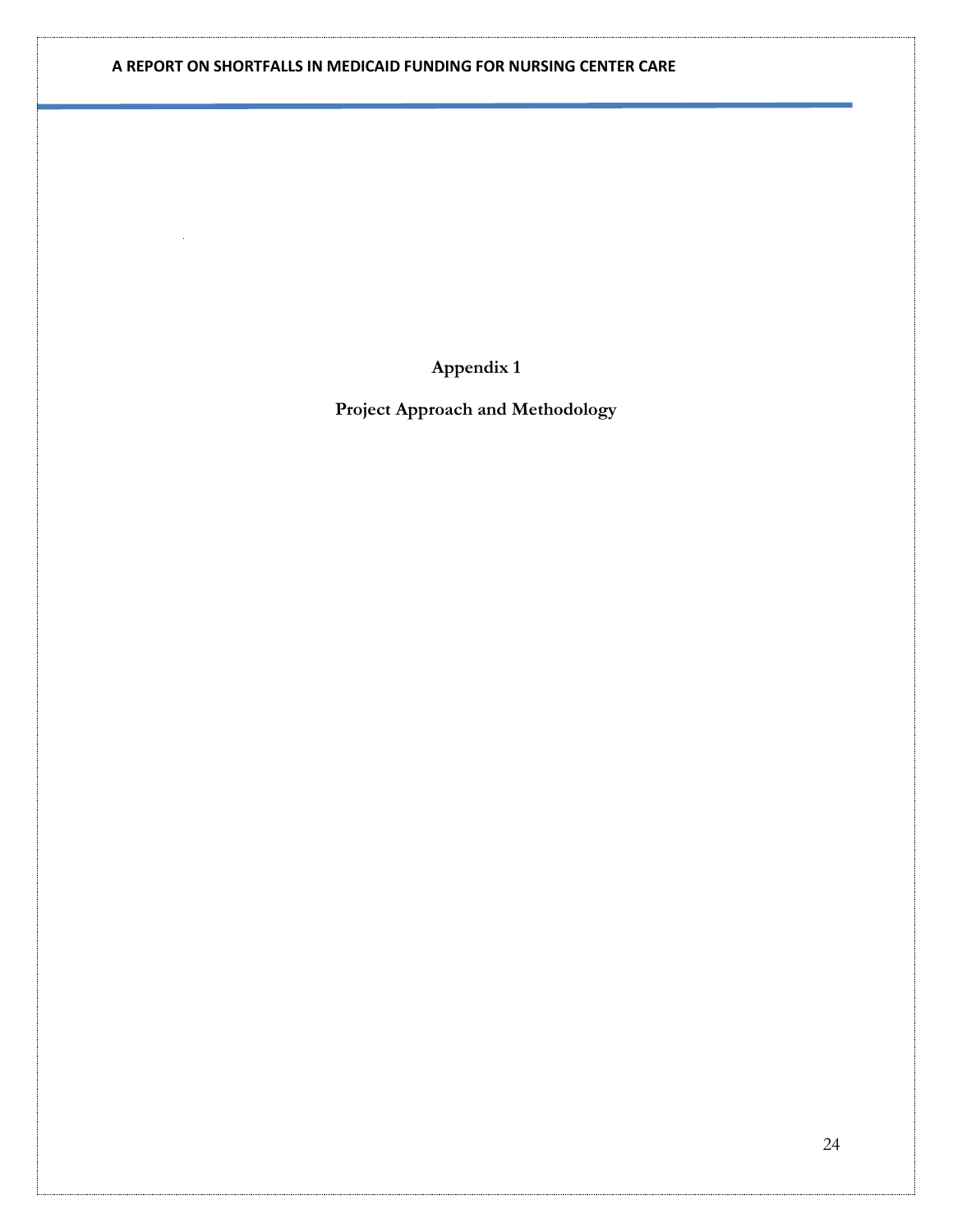### **PROJECT APPROACH AND METHODOLOGY**

The American Health Care Association initially surveyed its state affiliates as to the availability of a database of state-specific Medicaid rate and allowable cost information. Those that responded and agreed to participate were asked to complete "data collection spreadsheets" reflecting the Medicaid rates and allowable costs for each provider based upon the provider's fiscal or calendar year ending in 2013 (or 2014, if available). In addition, the state affiliates were requested to provide current Medicaid rates by provider to allow comparisons, not only between allowable costs and Medicaid rates in 2013, but between current (FY 2015) rates and 2013 (or 2014, if available) costs trended to the same time period.<sup>54</sup>

Eljay and HHC were engaged to assist in this process by:

- 1. Developing the data collection spreadsheets;
- 2. Instructing and guiding state affiliates through the process;
- 3. Reviewing the results for reasonableness and compliance with document instructions;
- 4. Contacting other sources such as state agencies, their consultants and independent accounting firms to obtain the data in those states where the data was readily available, but the state affiliate did not have it;
- 5. Developing the comparisons between current Medicaid rates and the most recent cost reports trended to the same time frame; and
- 6. Compiling the results into a report.

l

In almost all cases, the state affiliates indicated that the data were derived from a database of Medicaid rates and allowable costs obtained from their state agencies. Allowable costs include only those costs recognized by the state agency as directly or indirectly related to patient care and typically exclude necessary operating costs including, but not limited to, marketing and public relations, bad debts, income taxes, stockholder servicing costs, contributions, certain legal and professional fees, property costs related to purchases of centers, and out-of-state travel. The cost database reflected costs that have been audited or desk-reviewed by the Medicaid state agency in almost two-thirds of the participating states. Eljay and HHC did not replicate the calculations nor trace individual center cost or rate data to Medicaid cost reports, rate worksheets, or state agency databases.

Comparisons of Medicaid rates and allowable costs for 2013 (or 2014 if available) were derived for 33 states, representing approximately 76 percent of the Medicaid patient days in the country. Current Medicaid rates by provider were also obtained, allowing us to determine an estimated 2015 shortfall for these states. States included in this report reflect all regions of the country and are a fair representation of Medicaid shortfalls nationwide. It also includes the nine states that represent half of all days covered under the Medicaid program: California, Florida, Illinois, Massachusetts, New Jersey, New York, Ohio, Pennsylvania, and Texas.

<sup>&</sup>lt;sup>54</sup> Some state affiliates did not participate either through their own choice or because the data were not available. If we assume their shortfalls to be half the national average, the shortfall would decline by only \$2.67 per Medicaid patient day. Using the most conservative approach possible, that on average, these states reflect a break even relative to Medicaid rates and costs, the national shortfall would only decline by \$5.33 per Medicaid patient day.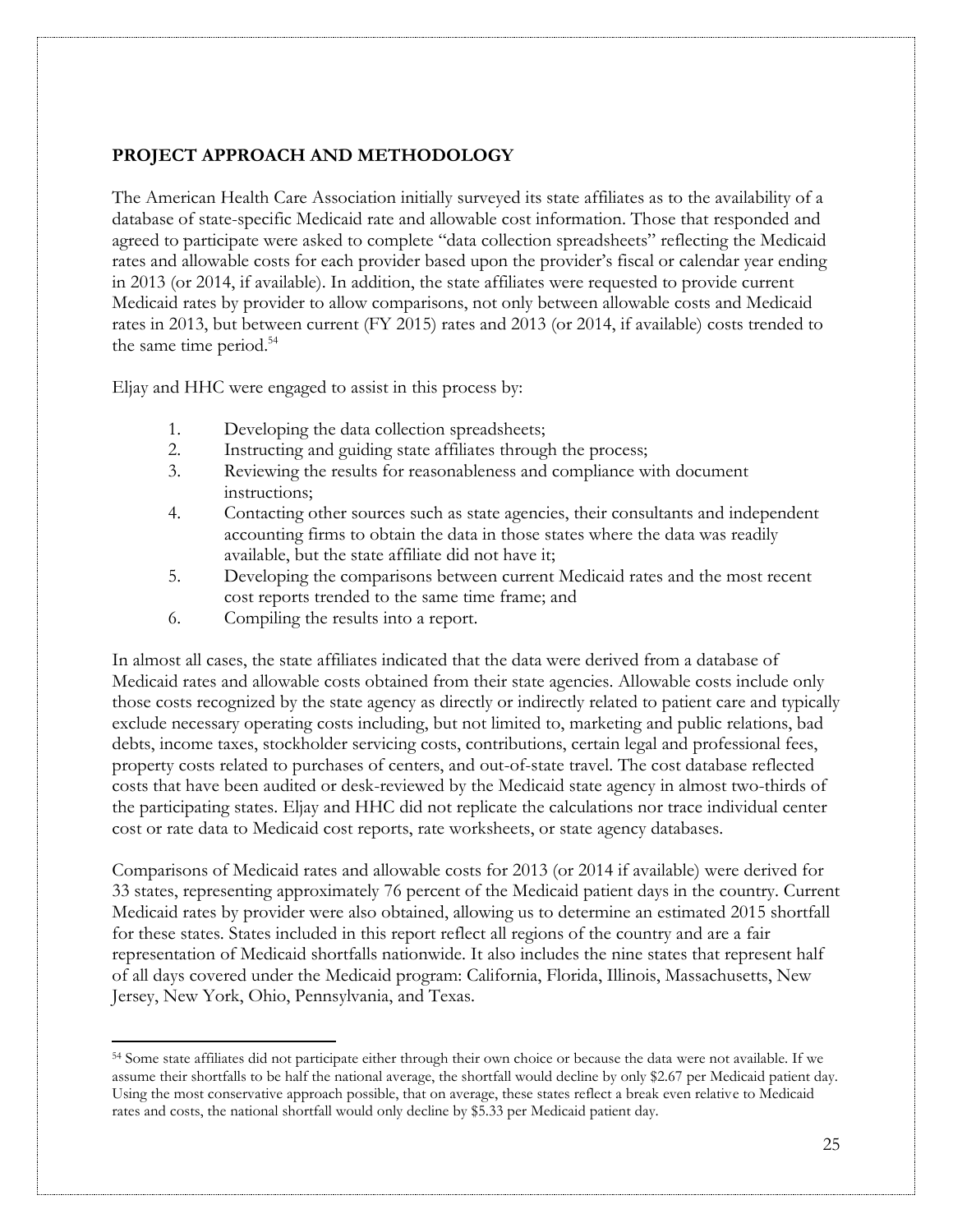**Appendix 2**

**Calculation of 2013 and Projected 2015 Weighted Average Medicaid Shortfall State-by-State Comparison**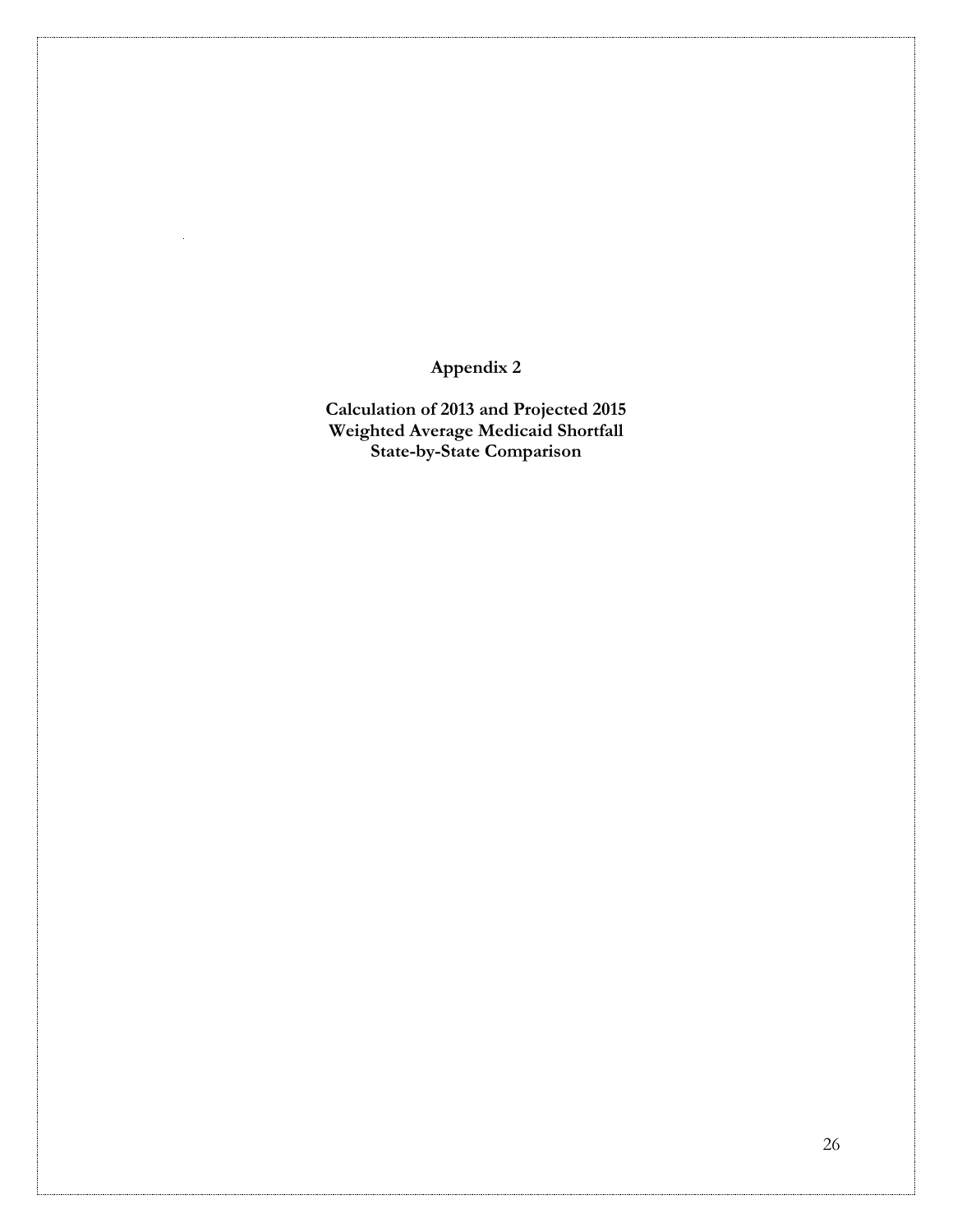| Table A2-1. Calculation of 2013 Weighted Average Medicaid Shortfall |                  |           |             |            |                      |                   |                     |  |  |  |
|---------------------------------------------------------------------|------------------|-----------|-------------|------------|----------------------|-------------------|---------------------|--|--|--|
| <b>State</b>                                                        | <b>2013 Rate</b> | 2013 Cost | 2013        | Annual     | <b>Gross Revenue</b> | <b>Gross Cost</b> | Total               |  |  |  |
|                                                                     |                  |           | Difference  | Medicaid   |                      |                   | <b>Difference</b>   |  |  |  |
|                                                                     |                  |           |             | Days       |                      |                   |                     |  |  |  |
| Arizona                                                             | \$198.53         | \$206.93  | (\$8.40)    | 2,436,375  | \$483,693,942        | \$504,166,733     | $(\$20,472,791)$    |  |  |  |
| California                                                          | \$180.97         | \$199.03  | (\$18.06)   | 25,186,460 | \$4,557,913,182      | \$5,012,792,578   | $(\$454,879,396)$   |  |  |  |
| Colorado                                                            | \$220.55         | \$226.96  | $(\$6.41)$  | 3,587,585  | \$791,239,024        | \$814,240,897     | $(\$23,001,873)$    |  |  |  |
| Connecticut                                                         | \$229.84         | \$250.75  | $(\$20.91)$ | 6,141,490  | \$1,411,556,648      | \$1,539,977,437   | $(\$128,420,789)$   |  |  |  |
| Delaware                                                            | \$249.72         | \$250.80  | (\$1.09)    | 921,625    | \$230,146,685        | \$231,148,011     | $(\$1,001,327)$     |  |  |  |
| Florida                                                             | \$218.64         | \$226.40  | $(\$7.75)$  | 15,468,335 | \$3,382,048,102      | \$3,501,990,505   | $(\$119,942,403)$   |  |  |  |
| Georgia <sup>55</sup>                                               | \$157.33         | \$163.76  | $(\$6.43)$  | 8,753,430  | \$1,377,176,444      | \$1,433,427,144   | $(\$56,250,700)$    |  |  |  |
| Hawaii <sup>56</sup>                                                | \$259.34         | \$272.85  | (\$13.50)   | 908,485    | \$235,610,539        | \$247,877,541     | $(\$12,267,003)$    |  |  |  |
| Illinois                                                            | \$132.82         | \$165.87  | $(\$33.05)$ | 16,907,165 | \$2,245,631,636      | \$2,804,335,571   | $(\$558,703,935)$   |  |  |  |
| Iowa                                                                | \$158.85         | \$171.51  | (\$12.65)   | 4,286,560  | \$680,932,108        | \$735,169,552     | $(\$54,237,444)$    |  |  |  |
| Kansas                                                              | \$152.67         | \$164.00  | (\$11.34)   | 3,826,295  | \$584,147,700        | \$627,529,790     | $(\$43,382,091)$    |  |  |  |
| Maine                                                               | \$183.72         | \$206.44  | $(\$22.72)$ | 1,523,875  | \$279,966,315        | \$314,585,206     | $(\$34,618,892)$    |  |  |  |
| Maryland                                                            | \$242.44         | \$252.36  | (\$9.92)    | 5,491,790  | \$1,331,439,898      | \$1,385,921,790   | $(\$54,481,892)$    |  |  |  |
| <b>Massachusetts</b>                                                | \$196.46         | \$230.22  | $(\$33.76)$ | 9,585,995  | \$1,883,245,895      | \$2,206,880,629   | $(\$323,634,735)$   |  |  |  |
| Minnesota                                                           | \$170.84         | \$205.40  | $(\$34.56)$ | 5,314,035  | \$907,832,539        | \$1,091,487,974   | $(\$183,655,435)$   |  |  |  |
| Missouri                                                            | \$149.01         | \$162.50  | $(\$13.49)$ | 8,591,005  | \$1,280,123,339      | \$1,396,017,487   | (\$115,894,148)     |  |  |  |
| Montana                                                             | \$178.88         | \$192.79  | $(\$13.91)$ | 965,425    | \$172,698,000        | \$186,124,649     | $(\$13,426,649)$    |  |  |  |
| Nebraska                                                            | \$157.86         | \$182.69  | $(\$24.82)$ | 2,313,005  | \$365,139,832        | \$422,559,645     | $(\$57,419,813)$    |  |  |  |
| <b>Nevada</b>                                                       | \$197.96         | \$220.84  | $(\$22.88)$ | 994,625    | \$196,898,897        | \$219,655,290     | $(\$22,756,393)$    |  |  |  |
| <b>New Jersey</b>                                                   | \$204.37         | \$235.76  | $(\$31.38)$ | 10,318,550 | \$2,108,828,651      | \$2,432,660,594   | $(\$323,831,943)$   |  |  |  |
| <b>New Mexico</b>                                                   | \$165.10         | \$190.26  | $(\$25.15)$ | 1,384,080  | \$228,515,125        | \$263,328,635     | $(\$34,813,510)$    |  |  |  |
| <b>New York</b>                                                     | \$226.03         | \$270.53  | $(\$44.50)$ | 27,117,310 | \$6,129,255,358      | \$7,336,032,088   | $(\$1,206,776,729)$ |  |  |  |
| North Dakota                                                        | \$232.78         | \$240.86  | (\$8.08)    | 1,070,910  | \$249,281,224        | \$257,937,465     | $(\$8,656,241)$     |  |  |  |

<sup>&</sup>lt;sup>55</sup> For these states, the Medicaid rates do not include supplemental payments made to the non-state government-owned facilities. Including that revenue in the Medicaid weighted average rate calculation materially distorts the shortfall being incurred by privately owned and operated facilities.

l

<sup>&</sup>lt;sup>56</sup> These data do not include certified public expenditures made to state-run facilities. Including that revenue in the Medicaid weighted average rate calculation materially distorts the shortfall being incurred by privately owned and operated facilities in the state.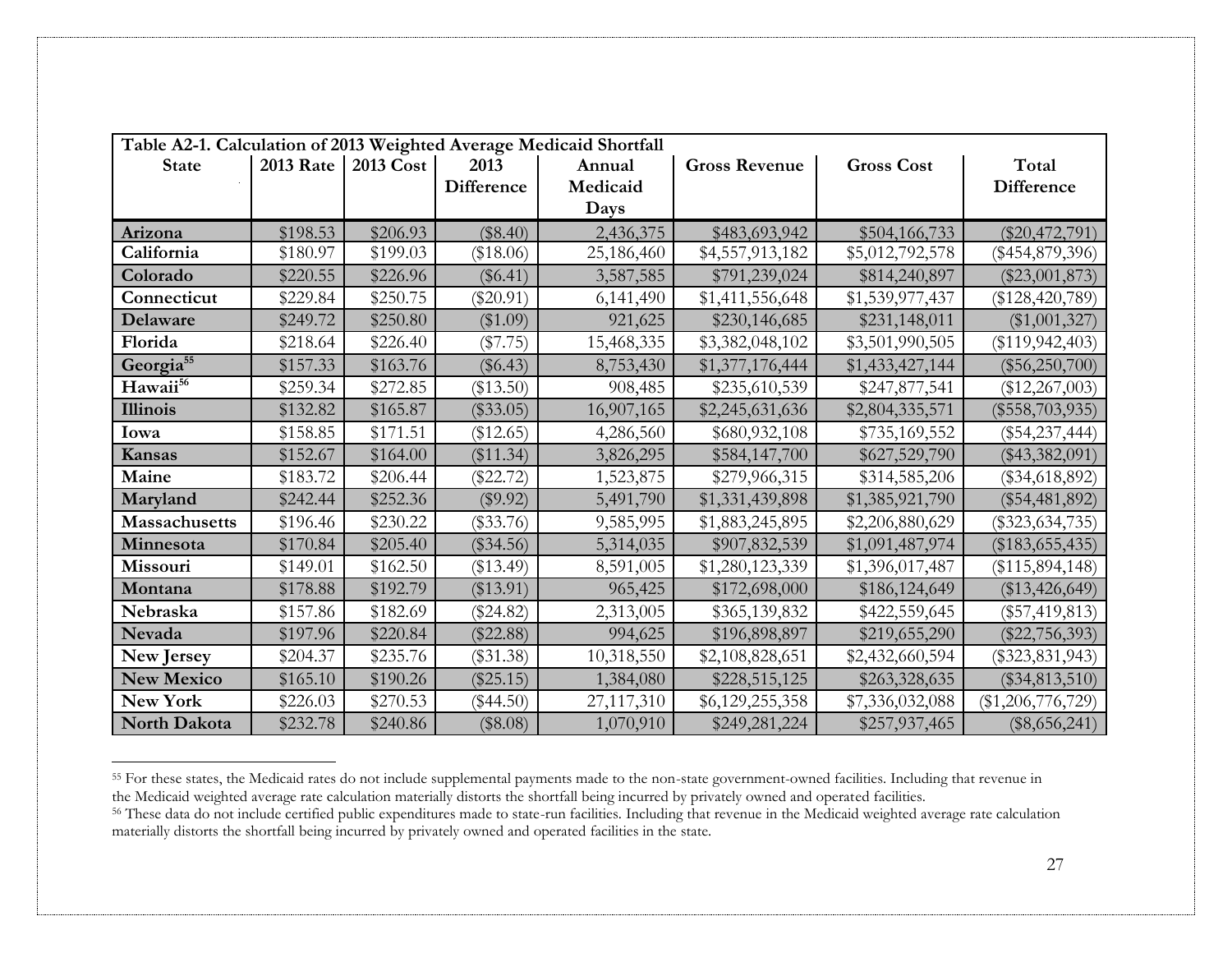| Table A2-1. Calculation of 2013 Weighted Average Medicaid Shortfall |                  |           |             |            |                      |                   |                     |  |  |  |
|---------------------------------------------------------------------|------------------|-----------|-------------|------------|----------------------|-------------------|---------------------|--|--|--|
| <b>State</b>                                                        | <b>2013 Rate</b> | 2013 Cost | 2013        | Annual     | <b>Gross Revenue</b> | <b>Gross Cost</b> | Total               |  |  |  |
|                                                                     |                  |           | Difference  | Medicaid   |                      |                   | <b>Difference</b>   |  |  |  |
|                                                                     |                  |           |             | Days       |                      |                   |                     |  |  |  |
| Ohio                                                                | \$174.52         | \$190.88  | (\$16.36)   | 17,923,325 | \$3,127,953,785      | \$3,421,251,491   | $(\$293,297,706)$   |  |  |  |
| Oklahoma                                                            | \$144.26         | \$155.38  | (\$11.12)   | 4,951,225  | \$714,263,719        | \$769,321,341     | $(\$55,057,622)$    |  |  |  |
| Pennsylvania                                                        | \$211.16         | \$234.03  | $(\$22.87)$ | 18,018,955 | \$3,804,882,675      | \$4,217,016,518   | $(\$412, 133, 842)$ |  |  |  |
| <b>Texas</b>                                                        | \$132.41         | \$149.29  | (\$16.87)   | 21,867,515 | \$2,895,555,470      | \$3,264,557,728   | $(\$369,002,258)$   |  |  |  |
| Utah <sup>55</sup>                                                  | \$184.74         | \$200.00  | (\$15.25)   | 1,042,075  | \$192,517,439        | \$208,413,121     | $(\$15,895,682)$    |  |  |  |
| Vermont                                                             | \$214.79         | \$231.68  | $(\$16.89)$ | 642,765    | \$138,061,586        | \$148,918,260     | $(\$10,856,674)$    |  |  |  |
| Virginia                                                            | \$160.56         | \$167.93  | $(\$7.37)$  | 6,264,495  | \$1,005,828,095      | \$1,052,000,975   | $(\$46,172,879)$    |  |  |  |
| Washington                                                          | \$190.75         | \$219.93  | $(\$29.18)$ | 3,805,855  | \$725,952,748        | \$837,014,414     | (\$111,061,666)     |  |  |  |
| Wisconsin                                                           | \$163.29         | \$214.09  | $(\$50.80)$ | 6,041,845  | \$986,568,266        | \$1,293,492,631   | $(\$306,924,365)$   |  |  |  |
| Wyoming                                                             | \$219.69         | \$237.96  | (\$18.28)   | 501,875    | \$110,255,202        | \$119,427,095     | $(\$9,171,893)$     |  |  |  |
|                                                                     |                  |           |             |            |                      |                   |                     |  |  |  |
| Totals<br>\$44,815,160,067<br>244,154,340<br>\$50,297,260,784       |                  |           |             |            |                      |                   |                     |  |  |  |
| Weighted Average<br>\$183.55<br>\$206.01                            |                  |           |             |            |                      |                   |                     |  |  |  |
| Shortfall Extrapolated to all 50 states and DC                      |                  |           |             |            |                      |                   |                     |  |  |  |
| <b>Total States</b>                                                 |                  |           |             |            |                      |                   |                     |  |  |  |
| Percentage of days                                                  |                  |           |             |            |                      |                   | $76.3\%$            |  |  |  |

<sup>55</sup> For these states, the Medicaid rates do not include supplemental payments made to the non-state government-owned facilities. Including that revenue in the Medicaid weighted average rate calculation materially distorts the shortfall being incurred by privately owned and operated facilities.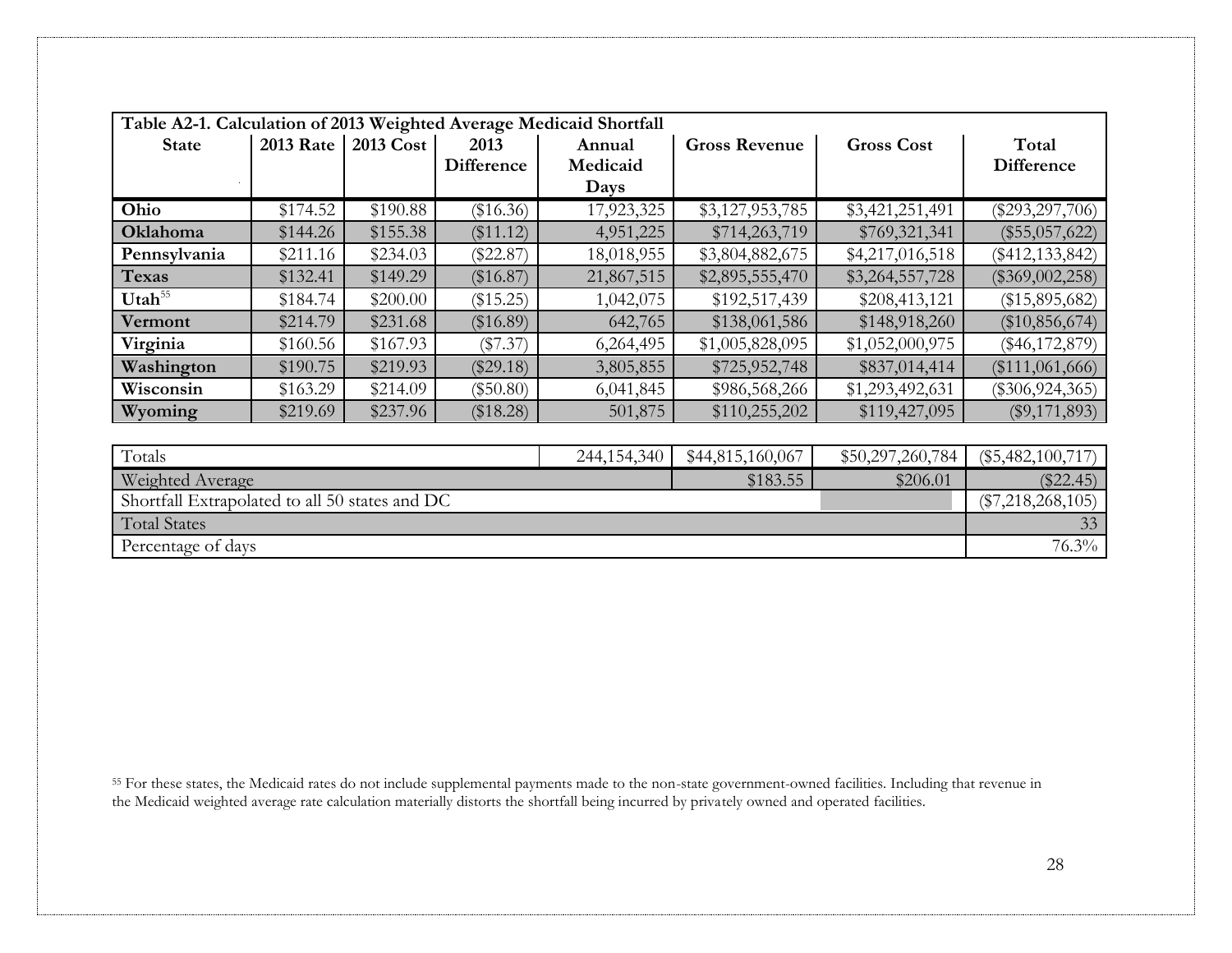| Table A2-2. Calculation of Projected 2015 Weighted Average Medicaid Shortfall |          |          |                   |            |                      |                   |                         |  |  |
|-------------------------------------------------------------------------------|----------|----------|-------------------|------------|----------------------|-------------------|-------------------------|--|--|
| <b>State</b>                                                                  | 2015     | 2015     | 2015              | Annual     | <b>Gross Revenue</b> | <b>Gross Cost</b> | <b>Total Difference</b> |  |  |
|                                                                               | Rate     | Cost     | <b>Difference</b> | Medicaid   |                      |                   |                         |  |  |
|                                                                               |          |          |                   | Days       |                      |                   |                         |  |  |
| Arizona                                                                       | \$208.12 | \$217.10 | (\$8.99)          | 2,507,915  | \$521,936,855        | \$544,480,552     | $(\$22,543,697)$        |  |  |
| California                                                                    | \$191.33 | \$205.50 | (\$14.17)         | 24,314,475 | \$4,652,046,659      | \$4,996,687,971   | $(\$344, 641, 313)$     |  |  |
| Colorado                                                                      | \$225.23 | \$232.05 | $(\$6.82)$        | 3,632,480  | \$818,131,367        | \$842,920,995     | $(\$24,789,628)$        |  |  |
| Connecticut                                                                   | \$230.06 | \$255.04 | $(\$24.98)$       | 5,987,095  | \$1,377,408,558      | \$1,526,965,118   | $(\$149,556,560)$       |  |  |
| Delaware                                                                      | \$256.69 | \$258.34 | (\$1.65)          | 945,350    | \$242,660,856        | \$244,225,007     | $(\$1,564,151)$         |  |  |
| Florida                                                                       | \$225.14 | \$231.81 | $(\$6.67)$        | 15,181,810 | \$3,418,043,352      | \$3,519,290,713   | $(\$101, 247, 361)$     |  |  |
| Georgia <sup>57</sup>                                                         | \$164.02 | \$171.81 | $(\$7.79)$        | 8,704,520  | \$1,427,713,582      | \$1,495,539,560   | $(\$67,825,978)$        |  |  |
| Hawaii <sup>58</sup>                                                          | \$260.77 | \$281.85 | $(\$21.08)$       | 808,475    | \$210,827,318        | \$227,871,490     | $(\$17,044,172)$        |  |  |
| <b>Illinois</b>                                                               | \$145.99 | \$171.08 | $(\$25.09)$       | 15,923,125 | \$2,324,663,036      | \$2,724,099,774   | $(\$399,436,737)$       |  |  |
| Iowa                                                                          | \$165.39 | \$177.64 | (\$12.25)         | 4,388,760  | \$725,855,907        | \$779,637,062     | $(\$53,781,155)$        |  |  |
| Kansas                                                                        | \$158.70 | \$169.14 | $(\$10.45)$       | 3,609,485  | \$572,807,625        | \$610,511,826     | $(\$37,704,201)$        |  |  |
| Maine                                                                         | \$200.58 | \$213.50 | (\$12.92)         | 1,514,020  | \$303,685,580        | \$323,249,618     | $(\$19,564,038)$        |  |  |
| Maryland                                                                      | \$239.37 | \$257.99 | (\$18.62)         | 5,467,335  | \$1,308,742,676      | \$1,410,522,930   | $(\$101,780,254)$       |  |  |
| <b>Massachusetts</b>                                                          | \$201.44 | \$236.70 | $(\$35.26)$       | 9,275,015  | \$1,868,334,141      | \$2,195,380,248   | $(\$327,046,107)$       |  |  |
| Minnesota                                                                     | \$179.96 | \$214.00 | (\$34.04)         | 5,080,800  | \$914,334,989        | \$1,087,301,455   | $(\$172,966,466)$       |  |  |
| Missouri                                                                      | \$152.66 | \$167.57 | (\$14.90)         | 8,867,675  | \$1,353,783,332      | \$1,485,932,104   | $(\$132, 148, 773)$     |  |  |
| Montana                                                                       | \$183.34 | \$200.48 | (\$17.14)         | 968,345    | \$177,541,083        | \$194,137,905     | $(\$16,596,822)$        |  |  |
| Nebraska                                                                      | \$161.87 | \$186.93 | $(\$25.06)$       | 2,327,605  | \$376,769,580        | \$435,087,733     | $(\$58,318,153)$        |  |  |
| Nevada                                                                        | \$201.41 | \$224.12 | $(\$22.71)$       | 1,002,655  | \$201,943,071        | \$224,712,457     | $(\$22,769,386)$        |  |  |
| New Jersey                                                                    | \$207.35 | \$242.67 | $(\$35.32)$       | 10,027,280 | \$2,079,158,015      | \$2,433,358,088   | $(\$354,200,073)$       |  |  |
| <b>New Mexico</b>                                                             | \$168.00 | \$192.73 | (\$24.73)         | 1,366,560  | \$229,585,432        | \$263,375,322     | $(\$33,789,890)$        |  |  |
| New York                                                                      | \$234.16 | \$282.59 | $(\$48.43)$       | 26,284,380 | \$6,154,773,882      | \$7,427,662,763   | $(\$1,272,888,881)$     |  |  |
| North Dakota                                                                  | \$250.51 | \$248.08 | \$2.42            | 1,030,760  | \$258,212,124        | \$255,715,018     | \$2,497,106             |  |  |
| Ohio                                                                          | \$175.10 | \$196.79 | $(\$21.69)$       | 17,101,345 | \$2,994,434,787      | \$3,365,347,092   | $(\$370,912,306)$       |  |  |

<sup>&</sup>lt;sup>57</sup> For these states, the Medicaid rates do not include supplemental payments made to the non-state government-owned facilities. Including that revenue in the Medicaid weighted average rate calculation materially distorts the shortfall being incurred by privately owned and operated facilities.

l

<sup>&</sup>lt;sup>58</sup> These data do not include certified public expenditures made to state-run facilities. Including that revenue in the Medicaid weighted average rate calculation materially distorts the shortfall being incurred by privately owned and operated facilities in the state.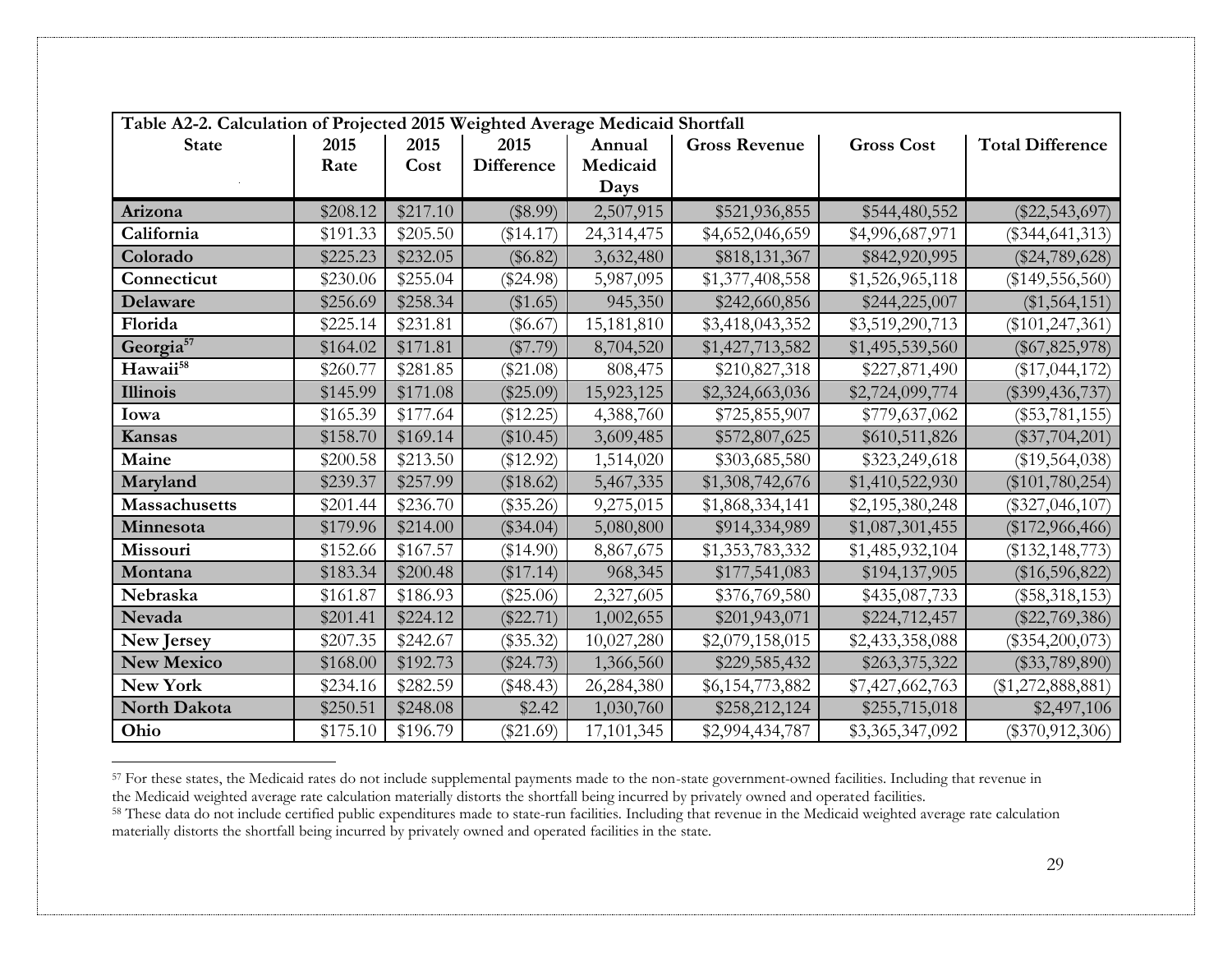| Table A2-2. Calculation of Projected 2015 Weighted Average Medicaid Shortfall |                     |          |                   |            |                      |                   |                         |  |  |
|-------------------------------------------------------------------------------|---------------------|----------|-------------------|------------|----------------------|-------------------|-------------------------|--|--|
| <b>State</b>                                                                  | 2015                | 2015     | 2015              | Annual     | <b>Gross Revenue</b> | <b>Gross Cost</b> | <b>Total Difference</b> |  |  |
|                                                                               | Rate                | Cost     | <b>Difference</b> | Medicaid   |                      |                   |                         |  |  |
|                                                                               |                     |          |                   | Days       |                      |                   |                         |  |  |
| Oklahoma                                                                      | \$144.08            | \$158.89 | (\$14.81)         | 4,663,970  | \$671,984,798        | \$741,058,193     | $(\$69,073,396)$        |  |  |
| Pennsylvania                                                                  | \$216.75            | \$242.18 | $(\$25.43)$       | 18,005,450 | \$3,902,641,343      | \$4,360,530,748   | $(\$457,889,405)$       |  |  |
| <b>Texas</b>                                                                  | \$141.64            | \$154.18 | (\$12.55)         | 21,264,535 | \$3,011,813,057      | \$3,278,638,865   | $(\$266, 825, 808)$     |  |  |
| Utah <sup>57</sup>                                                            | \$188.70            | \$205.21 | (\$16.51)         | 1,079,670  | \$203,736,594        | \$221,559,187     | $(\$17,822,593)$        |  |  |
| Vermont                                                                       | \$217.23            | \$234.98 | (\$17.76)         | 638,385    | \$138,674,235        | \$150,010,834     | $(\$11,336,599)$        |  |  |
| Virginia <sup>57</sup>                                                        | \$173.81            | \$173.49 | \$0.32            | 6,126,525  | \$1,064,876,464      | \$1,062,911,042   | \$1,965,422             |  |  |
| Washington                                                                    | \$197.32            | \$225.15 | $(\$27.83)$       | 3,720,080  | \$734,037,279        | \$837,583,774     | $(\$103,546,495)$       |  |  |
| Wisconsin                                                                     | \$167.85            | \$220.68 | $(\$52.84)$       | 5,950,230  | \$998,720,637        | \$1,313,123,110   | $(\$314,402,473)$       |  |  |
| Wyoming                                                                       | \$224.12            | \$249.04 | $(\$24.92)$       | 517,570    | \$115,997,303        | \$128,895,047     | $(\$12,897,744)$        |  |  |
|                                                                               |                     |          |                   |            |                      |                   |                         |  |  |
| Totals                                                                        | $(\$5,352,448,084)$ |          |                   |            |                      |                   |                         |  |  |
| Weighted Average<br>\$212.81<br>\$190.34                                      |                     |          |                   |            |                      |                   |                         |  |  |
| Shortfall Extrapolated to all 50 states                                       |                     |          |                   |            |                      |                   | $(\$7,018,283,095)$     |  |  |
| <b>Total States</b>                                                           |                     |          |                   |            |                      |                   | 33                      |  |  |

Percentage of days 76.3%

<sup>57</sup> For these states, the Medicaid rates do not include supplemental payments made to the non-state government-owned facilities. Including that revenue in the Medicaid weighted average rate calculation materially distorts the shortfall being incurred by privately owned and operated facilities.

30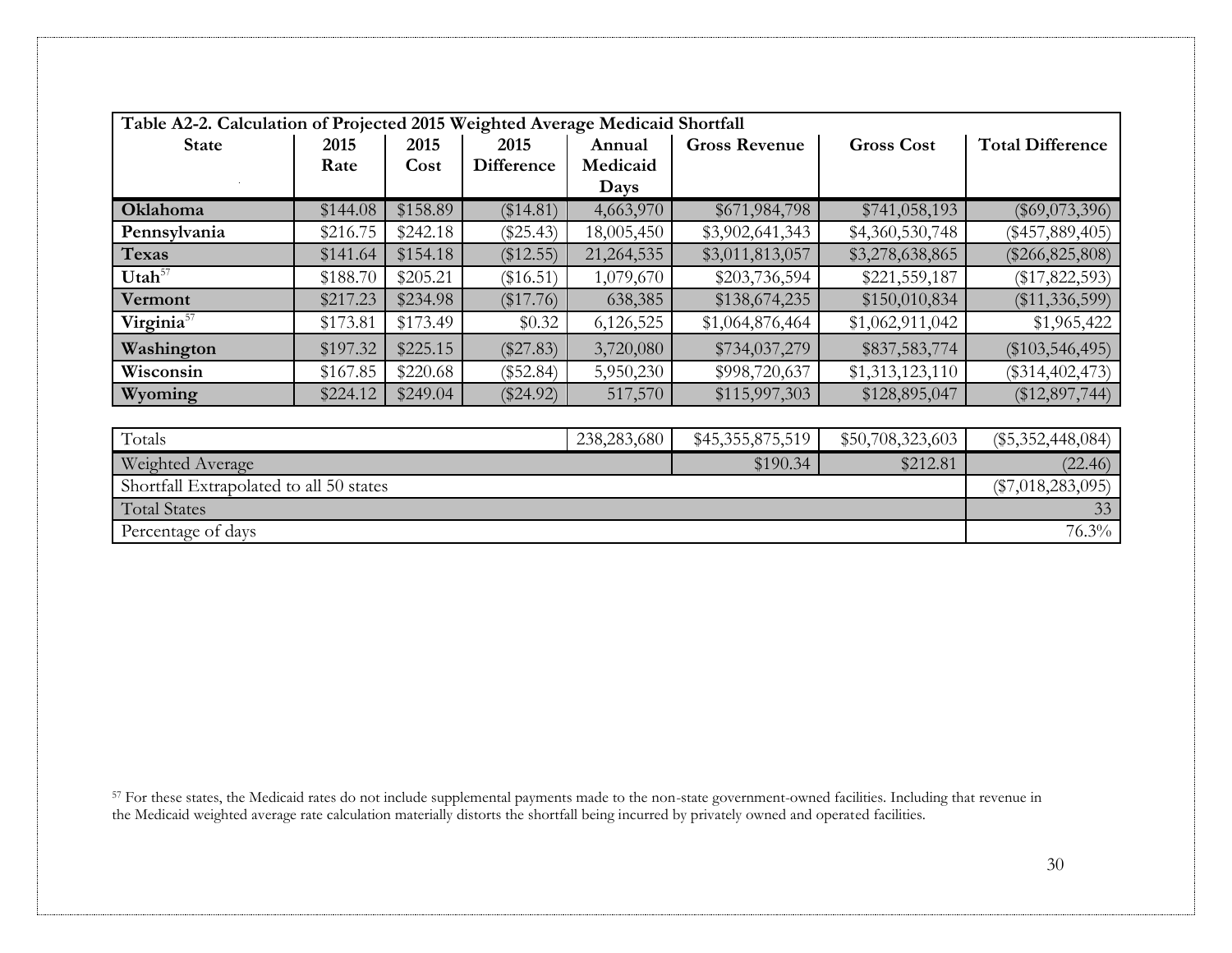**Appendix 3**

**Impact of High Cost Providers on the Medicaid Average Shortfall**